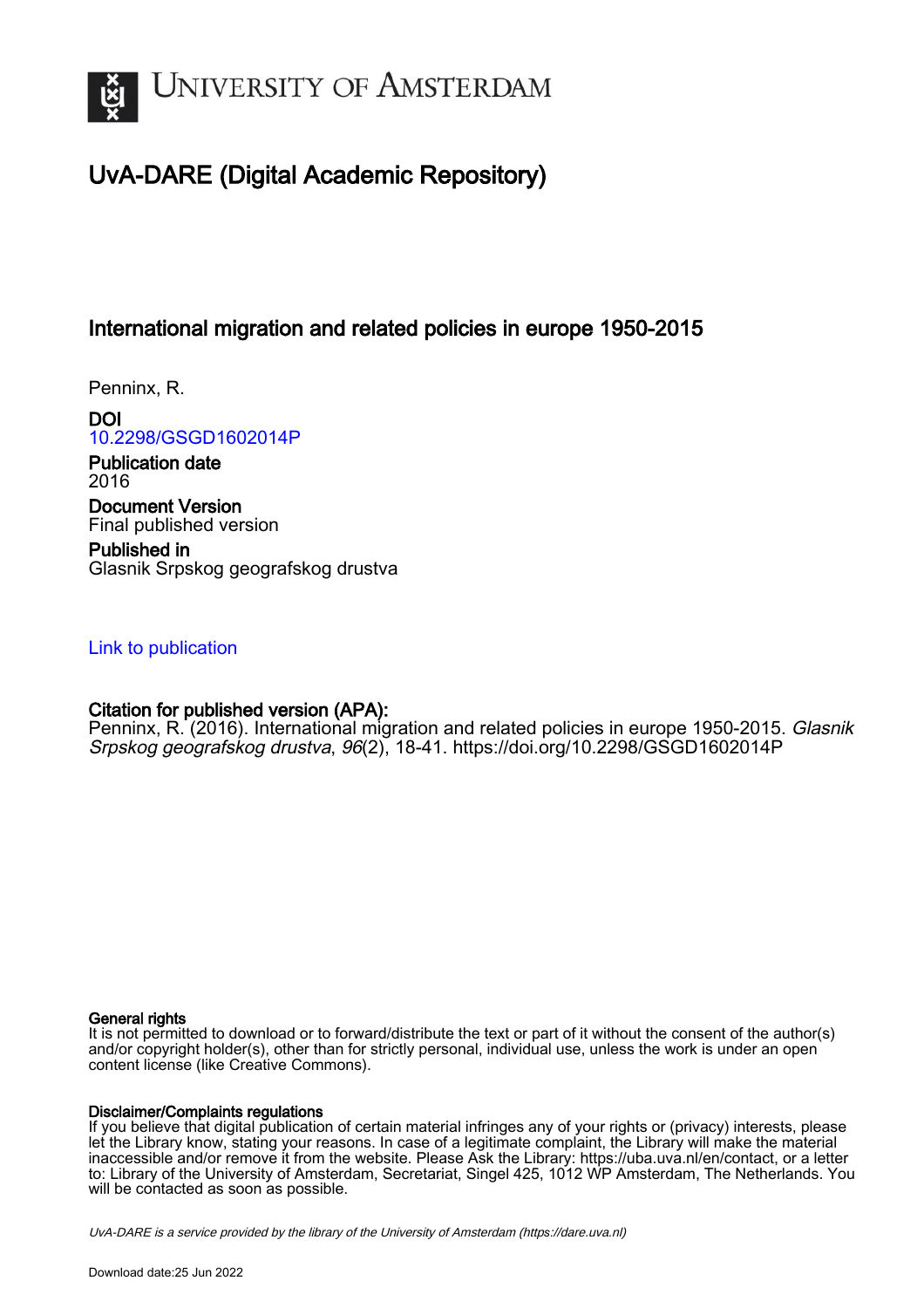# ГЛАСНИК Српског географског друштва 96 (2), 18-41 BULLETIN OF THE SERBIAN GEOGRAPHICAL SOCIETY 2016

---------------------------------------------------------------------------------------------------------------------

Original scientific paper UDC 314.74:32(4) "1950/2015" DOI: 10.2298/GSGD1602014P

Received: October 25, 2016 Corrected: November 21, 2016 Accepted: December 8, 2016

## **Rinus Penninx1\***

#### **INTERNATIONAL MIGRATION AND RELATED POLICIES IN EUROPE 1950 – 2015**

**Abstract**: Immigration in Europe has been shaped by:

a) its particular development in time; b) the geographical patterns of migration within and towards European countries; and c) the shifting types of migration and characteristics of migrants involved.

The first part of this contribution outlines changes in these three basic migration-related factors. Migration outcomes are not haphazard nor are these the result of unhindered economic push and pull factors in a free market. Immigration policies of receiving countries do greatly influence the volume and patterns of migration, the place of settlement and the characteristics of migrants. Regulations on conditions of residence and integration do furthermore influence significantly the position of immigrants in their new destination, among others by setting conditions for their stay (residence rights) and access to the labour market. The second part of this chapter outlines the migration and integration regimes that have been developed by states of different parts of Europe and by the European Union.

In conclusion, immigration has become a relevant phenomenon in all EU countries. However, as a consequence of different timing of immigration, different socio-economic contexts and varying governmental migration and integration policies, European countries are confronted with different forms migration (immigration, emigration, transit migration) and with different types of migrants. European states have also developed different governmental policies of migration and integration. Historically, a common denominator in the framing of European policies is that countries do not see themselves as immigration countries; they are immigration countries against their will. In recent times, such framing is reinforced by populist and nationalist movements that see immigrants not only as economic competitors, but also as a threat to the national "culture and world views". The more Europe needs immigrants for economic and demographic reasons, the less they are welcomed for cultural and political reasons.

**Key words**: migration, immigration, policies, Europe

 $\overline{\phantom{a}}$ 

[m.j.a.penninx@uva.nl](mailto:m.j.a.penninx@uva.nl) (corresponding author)

<sup>\*</sup> Institute for Migration and Ethnic Studies (IMES), University of Amsterdam, Netherlands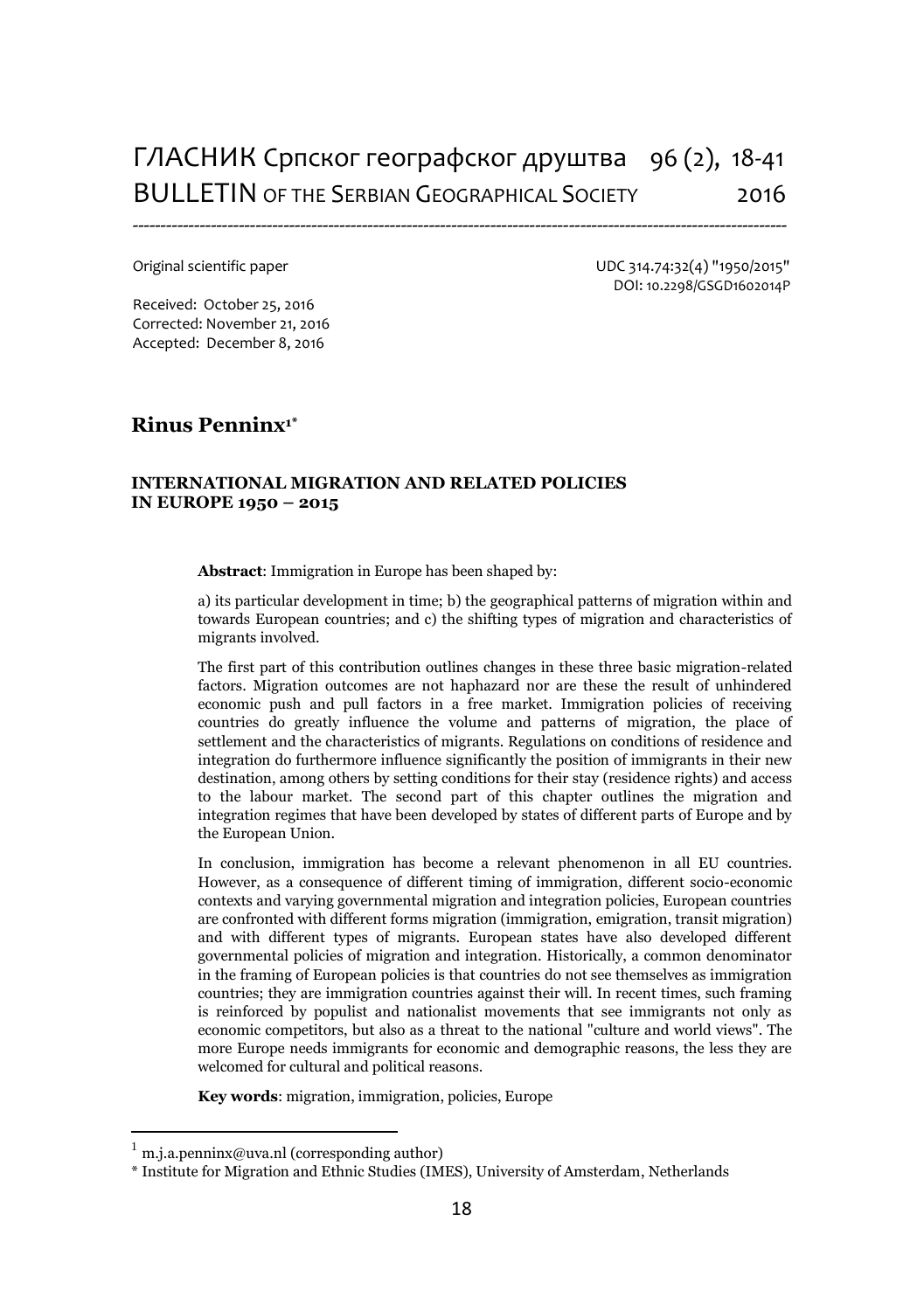## **1. Post-war immigration in Europe: time, space and size**

Post-war migration in Europe has developed in four distinct periods:

- From the 1950s to 1974: the guest workers schemes and decolonisation;
- From 1974 to the end of the 1980s: the oil crisis and migration control;
- From the 1989 to 2004: East-West migration within Europe and asylum migration;
- From 2004 to the present: intra-EU-mobility and asylum migration.

Each period has its specific geographic patterns of migration, its specific causes and its characteristics of migrants. The periods also have their specific trigger events: the worker recruitment stop of 1974 marked the end of the first period; the fall of the iron curtain in 1989 opens the third period and the accession of ten Central and East-European countries to the European Union marks the beginning of the fourth one. I will use this periodization to describe the development of migration in Europe since World War II.

### *1950 – 1974: Guest worker migration, decolonisation migrants and European refugees in North-Western Europe*

In the immediate aftermath of World War II, Europe had to resettle some 20 million people across borders in the new newly established political map: it is estimated that 15.4 million moved from East to West between 1945 and 1950 and 4.7 million moved in the opposite direction (Bonifazi et al., 2008). Apart from these significant internal movements, Europe was at that moment basically an emigration continent: West-European states resumed pre-war emigration to classical destinations, like the USA, Canada, Australia, New Zealand and Latin America (see e.g. SVR, 2011 on Germany; Bruquetas et al., 2011 on The Netherlands). In this period, the term "emigrant" had this typical connotation of migration for permanent resettlement elsewhere.

This situation started to change at the end of the 1950s/early 1960s. Emigration decreased and immigration gained importance, starting in the (North-)Western part of Europe. In the 1960s and 1970s immigration took in the first place the form of temporary labour migration (guest workers): the economic reconstruction after the war was so successful that a number of West-European countries needed more hands than their national populations could provide. These booming economies needed particularly unskilled and low-skilled workers for their labour intensive Fordist production processes in mining and manufacturing. Some West-European countries, such as Switzerland, Luxembourg, Belgium and France, resumed earlier pre-war migration traditions to fill the vacancies at the lower end of the labour market. For the Federal Republic of Germany, Austria, the Netherlands and Sweden this experience of being an attraction pole for migrant workers was relatively new.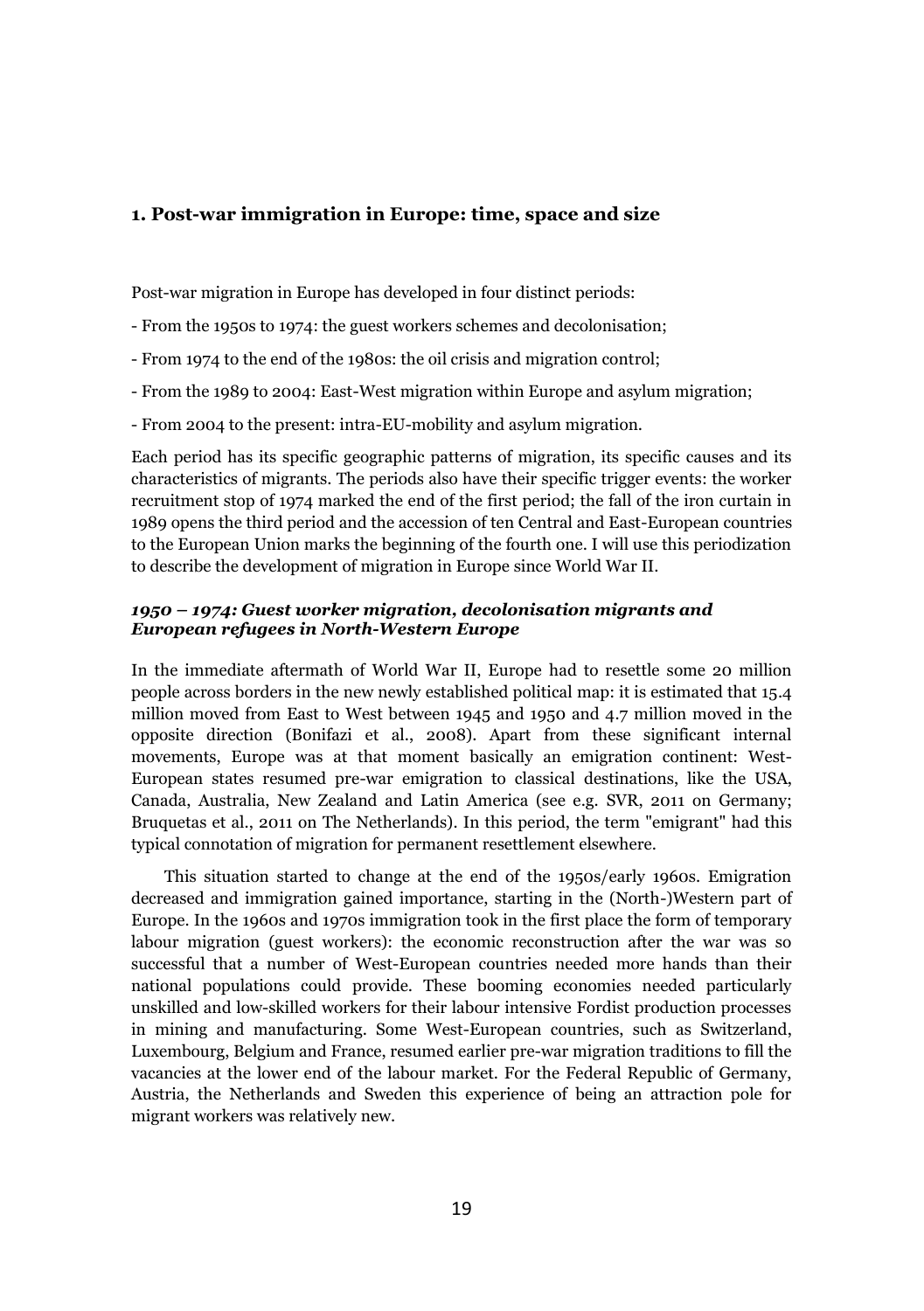Gradually a sizeable labour migration system was built up, initially attracting workers from the nearest countries in the South – Italy, Spain, Greece and Portugal – and the East - until 1961 from East-Germany and after the Iron Curtain was built from Yugoslavia (Van Mol & De Valk, 2015). The system extended itself in the 1960s to include Morocco, Algeria, Tunisia and Turkey and it became gradually more and more organised: the rules, conditions and procedures were set in bilateral agreements between recruiting and sending countries. It was supposed to be a regulated temporary migration of workers. In countries in which trade unions had acquired a strong position in tripartite socioeconomic decision making – Austria, the FRG, The Netherlands and Sweden - the unions were actively involved in controlling and setting the conditions for recruitment and employment of these migrant workers (Penninx & Roosblad, 2000). How many millions of migrant workers have been involved in this labour migration system is difficult to estimate. Estimates of the numbers of individuals that left Italy, Spain, Greece, and Portugal alone between 1950 and 1970 vary from 7 to 10 million (Okólski, 2012). In 1950 immigrant populations were already settled in France, the UK, Germany, and Belgium. The size of the foreign labour force at the end of the period in 1974 in destination countries had grown to significant proportions: FRG 2.2 million workers; France 1.9 million; Switzerland 1 million; Belgium 0.22 million; The Netherlands 0.12 million (Cohen, 1987).

A second important source of immigration into Europe in this period comes from the decolonisation process. These migration flows from newly independent former colonies was generally not defined as "immigration", but as "repatriation" or return to the homeland (although most of these repatriates had never been in their homeland before). Bade (2003, quoted in Van Mol & De Valk, 2015) estimates that between 1940 and 1975 around seven million people left former colonies of Belgium, France, the Netherlands, Portugal and the UK to resettle in their motherlands in Europe.

In the UK case, labour immigration and the movement from the former British Commonwealth to the UK were tightly interwoven: during the 1945 post-war boom many Commonwealth immigrants were encouraged to come to the UK to fill jobs that indigenous workers were reluctant to take (Castles & Kosack, 1973). In 1962 the Commonwealth Immigration Act was introduced in a first attempt to restrict immigration from independent parts of the former British empire. It was followed in the 1960s and 1970s by several other restrictive Immigration Acts. Nevertheless, at the end of the period, in 1974, the "minority population" in the UK exceeded 4 million (Van Mol & De Valk, 2015).

Finally, in this first period there were some East-West migration flows within Europe, specifically after the political crises in Hungary (1956) and Czechoslovakia (1968), but the number of people fleeing from East to West was limited compared to the 1945-1950 flows, or compared to those that were to follow the fall of the Iron Curtain in 1989. In the logic of the Cold War, the ones that came to the West in this period were considered political refugees.

## *1974 – 1989: Family migration and increasing worldwide refugee/asylum migration in North-Western Europe*

In the early 1970s the limits of the growth of the Fordist industrial economies became manifest and the need to restructure North-West European economies was evident. The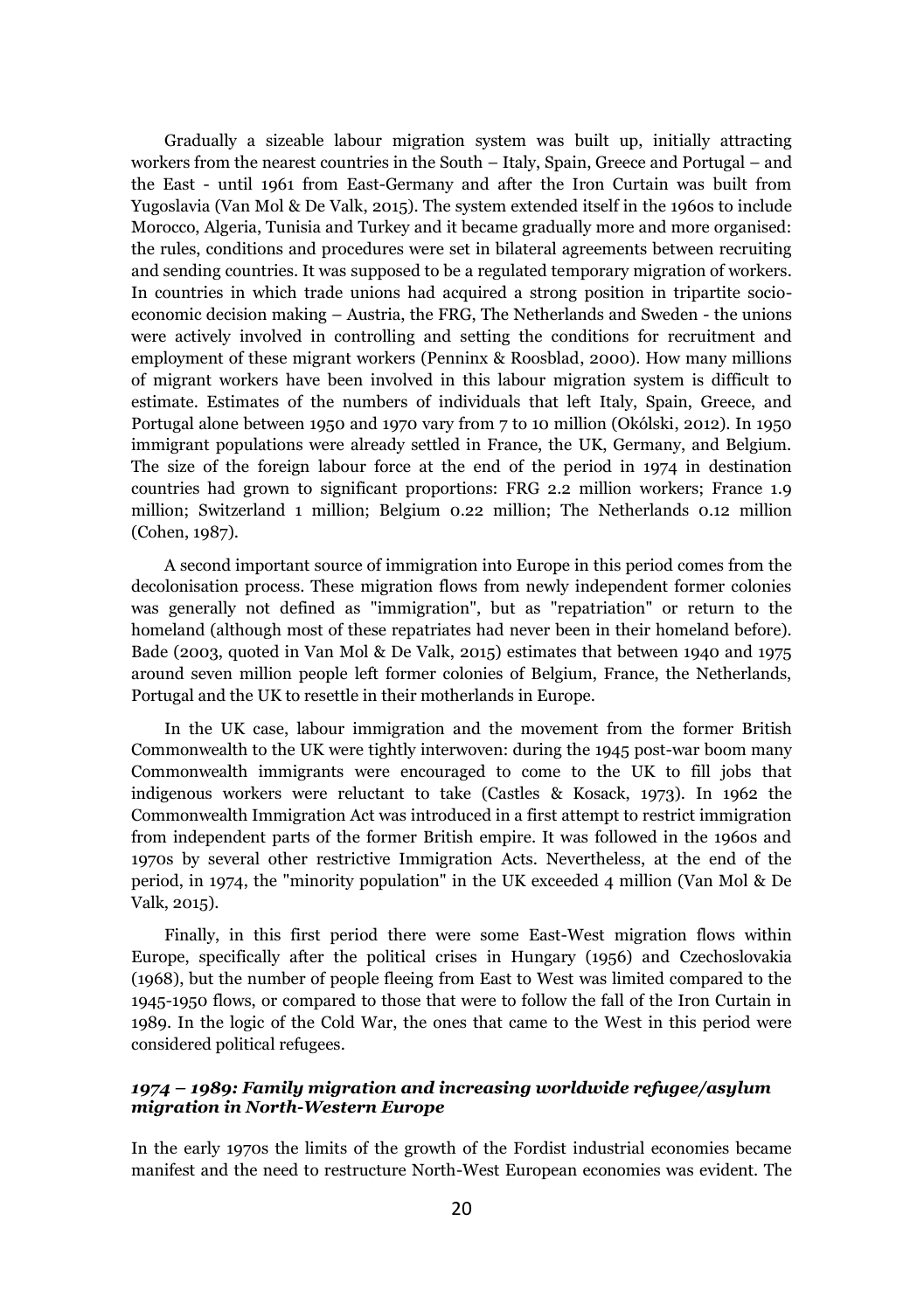first oil crisis of 1973 speeded up this restructuring that led to a fall in demand for lowskilled work and thus for migrant workers. Switzerland (1970) and Sweden (1972) were the first countries to install an immigration stop for workers, followed by Germany (1973), and the Benelux countries and France in 1974 (Van Mol & De Valk, 2015). It heralded the beginning of increasingly restrictive admission policies.

| Migrant stock                         | Mid-1990 |                 | Mid-2013 |                 |
|---------------------------------------|----------|-----------------|----------|-----------------|
|                                       | X 1000   | % of population | x 1000   | % of population |
| <b>Eastern Europe</b>                 | 22,037   | 7.1             | 19,678   | 6.7             |
| Czech Rep.                            | 110      | 1.1             | 433      | 4.0             |
| Hungary                               | 348      | 3.3             | 473      | 4.7             |
| Poland                                | 1,128    | 3.0             | 664      | 1.7             |
| Russian Fed.                          | 11,523   | 7.8             | 11,048   | 7.7             |
| <b>North-Europe</b>                   | 6,622    | 7.2             | 12,430   | 12.4            |
| Denmark                               | 235      | 4.6             | 557      | 9.9             |
| Finland                               | 63       | 1.3             | 293      | 5.4             |
| Ireland                               | 228      | 6.5             | 735      | 15.9            |
| Norway                                | 195      | 4.6             | 695      | 13.8            |
| Sweden                                | 789      | 9.2             | 1,520    | 15.9            |
| UK                                    | 3,647    | 6.4             | 7,824    | 12.4            |
| South-Europe                          | 4,143    | 2.9             | 15,998   | 10.3            |
| Greece                                | 412      | 4.1             | 988      | 8.9             |
| Italy                                 | 1,428    | 2.5             | 5,721    | 9.4             |
| Portugal                              | 436      | 4.4             | 894      | 8.4             |
| Spain                                 | 830      | 2.1             | 6,466    | 13.8            |
| <b>West-Europe</b>                    | 16,247   | 9.2             | 24,344   | 12.7            |
| Austria                               | 793      | 10.3            | 1,334    | 15.7            |
| Belgium                               | 892      | 8.9             | 1,160    | 10.4            |
| France                                | 5,897    | 10.4            | 7,439    | 11.6            |
| Germany                               | 5,936    | 7.4             | 9,845    | 11.9            |
| Luxembourg                            | 114      | 29.8            | 229      | 33.1            |
| Netherlands                           | 1,192    | 8.0             | 1,965    | 11.7            |
| Switzerland                           | 1,392    | 20.9            | 2,335    | 28.9            |
| <b>Total Migrant</b><br>Stock in Eur. | 49,048   | 6.8             | 72,450   | 9.8             |
| Total Popul. in<br><b>Europe</b>      | 723,248  | 100             | 742,452  | 100             |

*Tab. 1. The development of immigrant populations in European countries between 1990 and 2013.*

The labour migration stop had specific effects for various immigrant groups. Migrant workers from South-European countries did return more often to their countries of origin, while those from North-Africa and Turkey did significantly less so. Return of the latter to their home country was not an attractive option, notwithstanding the sticks and carrots that were offered particularly in Germany in the Return Promotion Programmes. On the contrary, they started to bring their families to Europe, whenever possible: in Germany, The Netherlands, Belgium, Austria and France their populations grew significantly under the policy category of "family reunion" and "family formation" of the "temporary" workers in the second half of the 1970s and in the 1980s.

The closure for worker migration since 1974 also led to an increasing importance of alternative ways of getting admission to North-West-European countries such as refuge and asylum. While in the period 1970-74 a mere 65,000 asylum applications were filed in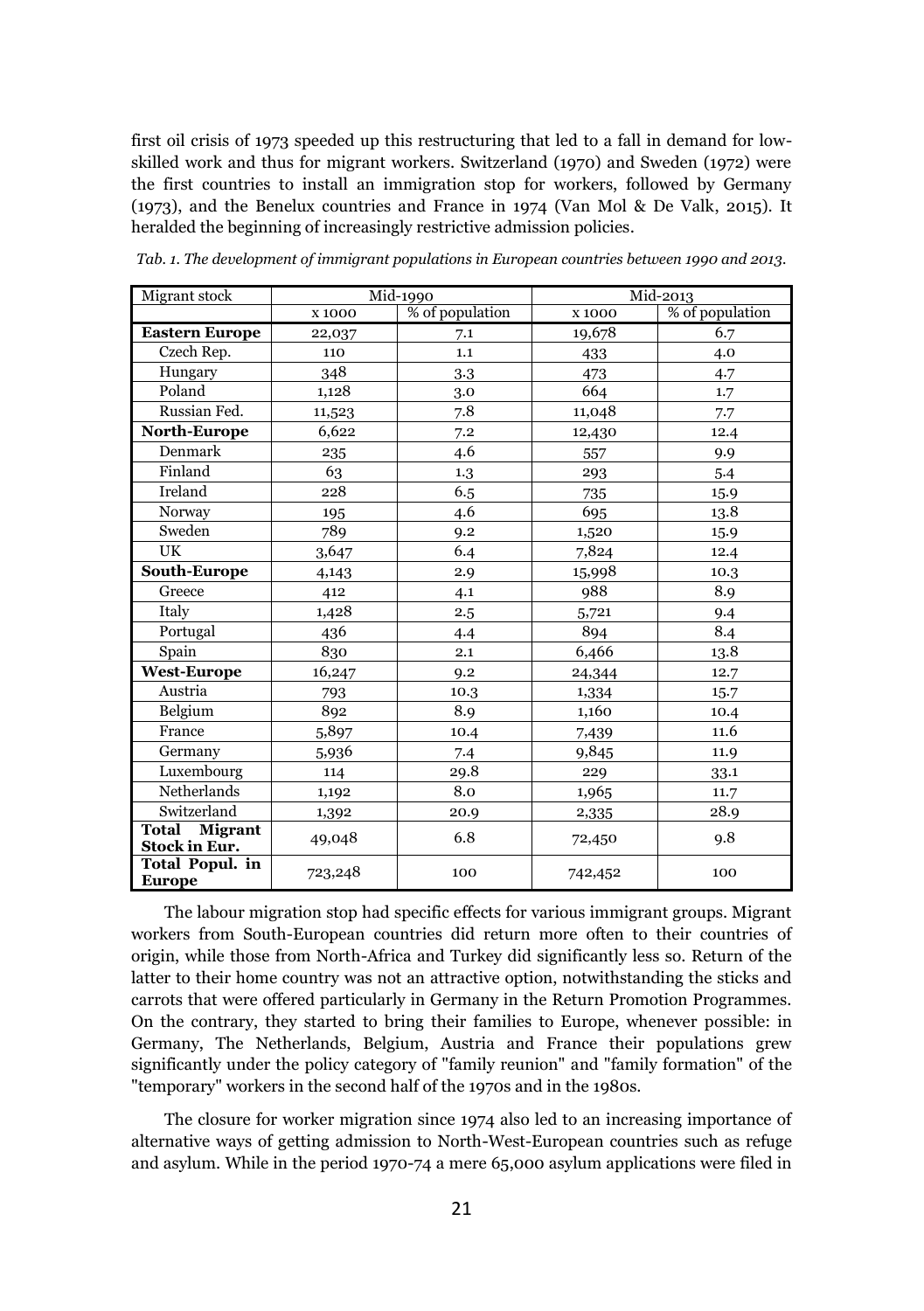the first 15 member states of the  $EU^2$ , that number more than tripled in 1975-79 to 214,000, more than doubled again to 540,000 in 1980-84, and doubled once more in 1985-89 to more than one million. In this period all of these refugees and asylum seekers came from outside Europe (Chili, Uganda, Vietnam, Turkey, Cambodia, Sri Lanka, the Horn of Africa and the Middle East), thereby introducing significant new diversity in immigrant populations.

During this whole period, North-West-European countries formed the attraction poles of this predominantly supply-driven migration, the same countries that had started the labour migration in the phase before. But at the end of this period, the first signs became visible of new countries in Europe that became attractive destinations for migrants. In the mid and late-1980 the migration balance of former emigration countries like Italy, Spain, Greece, Portugal, Ireland and Finland reversed: more (returning and other) migrants came in than left the country. In Denmark and Norway, where immigration levels had been modest until the mid-1980, immigrant population started to grow. The net migration figures were not spectacular yet, but announced the arrival of the second wave of immigration countries in the next phase (Tab. 1).

## *1989 - 2004: revival of East-West migration, asylum peaking, new immigration countries and regimes*

The collapse of the Iron Curtain in 1989 forms a watershed in European migrations, in that it generated a new geography of migrations. The opening up of the borders for exit induced significant new migration flows from Central and East European countries to the West. These took different forms. First of all, there were more or less irregular flows, not only to the "old immigration countries" in North-West Europe, but also to the new immigration countries, particularly in the South (Engbersen et al., 2010): Greece, Italy, Spain and Portugal were popular destinations for migrant workers from Romania, Ukraine, Albania and Bulgaria because of these countries were easy to get in and tolerated irregular residence and clandestine work. Furthermore, part of the flows, particularly from Poland, were channelled through legal bilateral programmes for temporary employment in Germany and other North-West European countries (Glorius et al., 2013). Estimates suggest that between 1989 and 2004 a net migration outflow of around 3.2 million took place out of the ten Central and East European states that accessed to the EU later in 2004 and 2007 (Engbersen et al., 2010).

Secondly, the wars that followed after the collapse of former Yugoslavia reinforced the trend of growing asylum migration of the 1980s, but now asylum seekers had more often a European origin than in the period before. It led to the first asylum crisis: in the years of 1990-94 the number of new asylum applications surpassed 2.4 million, more than half of them coming to the FRG, followed by Sweden (197,000), France (184,500), The Netherlands (151,100) and the UK (150,880) (Van Mol & De Valk, 2015) Not all of these application were accepted, but return of failed asylum seekers turned out to be problematic, leading to an increasing irregular population.

 $\overline{\phantom{a}}$ 

<sup>2</sup> Many migrants who fled from Spain under Franco, from Portugal under Salazar and from Greece under the colonel-regime in the 1960s and early 1970s did so using the route of guest workers, because refuge and asylum was not accepted as a ground for their admission in Northwest-European countries.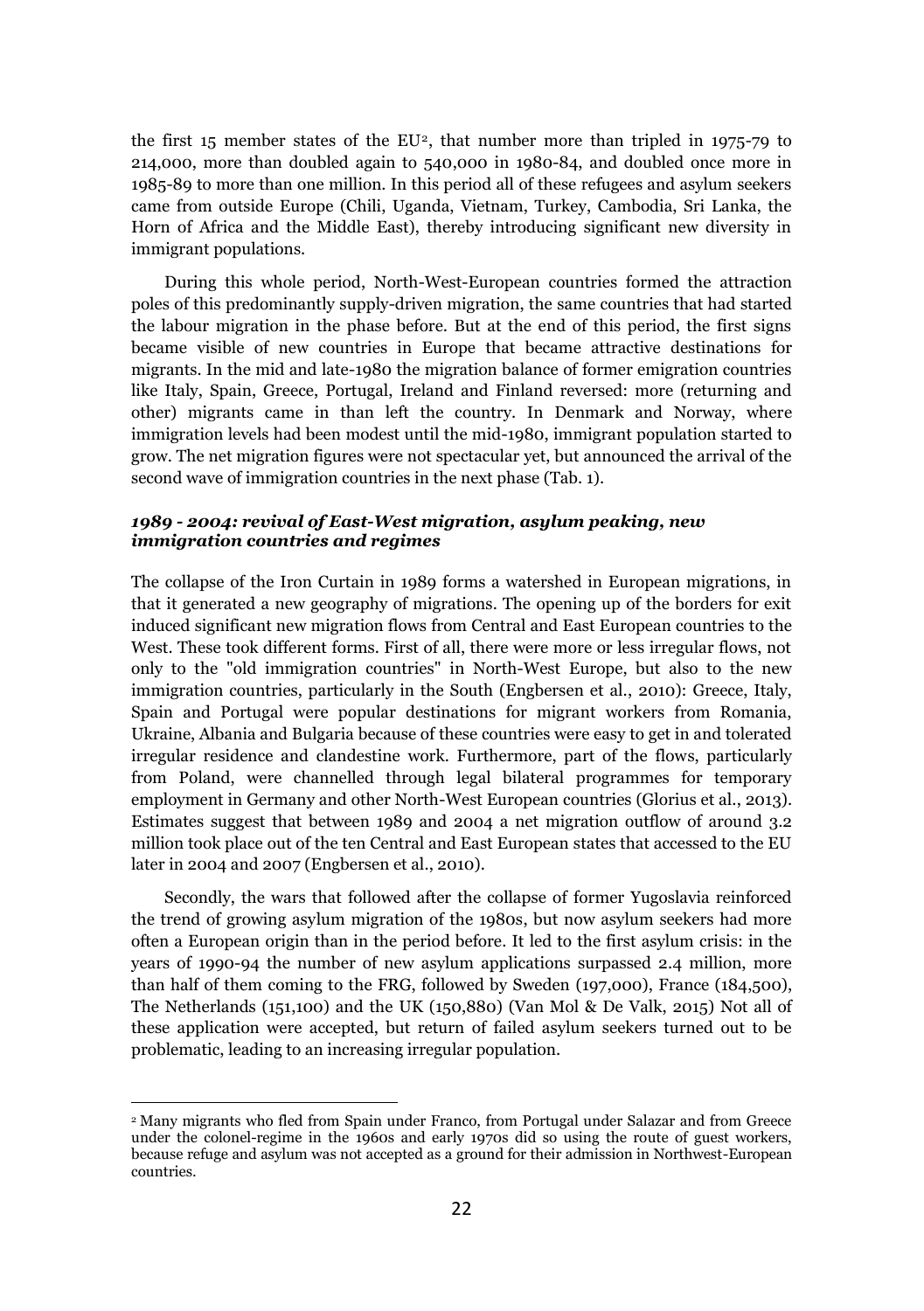The asylum crisis of the early 1990s' solicited new measures of admission restriction and immigration control in North-West-European countries. These restrictions in its turn led to a spiralling rise of "innovative" new forms of entrance (like faked travel documents, smuggling and trafficking), which in turn generated new control-oriented requirements and procedures, particularly for asylum and family migration. Nevertheless, the number of applications dropped only modestly from 2.4 in 1990-94 to 1.6 million in 1995-1999. Asylum requests spread somewhat more among EU-members in this latter period, but it remained mainly a matter for the North-West-European partners of the Union.

Thirdly, the opening up of borders in the East of Europe also led to some specific migration flows, namely the "return" of (descendants of) earlier emigrants. The FRG was the first to open the opportunity for German emigrants (and their descendants) who had established themselves in former Central and East-European countries, the so called Aussiedler and from 1993 on called Spätaussiedler, to return to Germany. Before 1989 these came mainly from Poland and Romania. After 1990 they started to come in great number from the former USSR-countries. In total some 4.5 million Aussiedler have come to Germany between 1950 and 2010, three million of these have come after 1988 (SVR 2011). Finland followed this German policy in 1990, when it decided that Finnish speaking Ingrians who had been deported to Siberia and other places in the USSR were granted the right to return to Finland. Some 25,000 came until 2003 (Tanner, 2004).

In terms of destination countries, this period shows the strong emergence of the second wave of European immigration countries that had announced itself hesitantly in the second half of the 1980s. Economic development in Italy, Spain, Portugal, Greece, Ireland, Norway and Finland had made these countries not only attractive for returning emigrants, but increasingly also for migrants from Eastern Europe, North-Africa and former colonies. In Italy and Spain, the large informal sector (in agriculture, building, tourism and domestic work) and the labour intensive manufacturing (King et al., 1997; Peixoto et al., 2012) attracted millions of migrants under lenient admission regimes. Frequent and comprehensive regularisation schemes factually replaced planned and controlled immigration.

## *2004 – present: new intra-European mobility, diversification of migration and of origin, asylum reviving*

The accession of ten new members to the European Union in 2004 marked the beginning of a new era. Eight of these ten were Central and East European countries that had been part of the Communist bloc behind the Iron Curtain: Poland, the three Baltic States, Slovakia, Slovenia the Czech Republic and Hungary (the A 8). Three years later, in 2007, Bulgaria and Romania (the A 2) also joined the EU. The effect of the accessions of 2004 and 2007 was twofold: on the one hand, a substantial (partly irregular) migration that had taken place from East to West/South since the fall of the iron curtain in 1989 was redefined as EU-internal mobility and legalised under the new regime; on the other hand, it reinforced migration from some new Member States, particularly Poland, Romania and Bulgaria, to Member States in the Western part of the EU whose labour markets attracted workers.

Old EU countries have reacted differently to the accessions: the UK, Ireland and Norway (not EU-member, but member of the EEA-countries) opened up their borders immediately in May 2004. Other countries opted for a transition period of five years in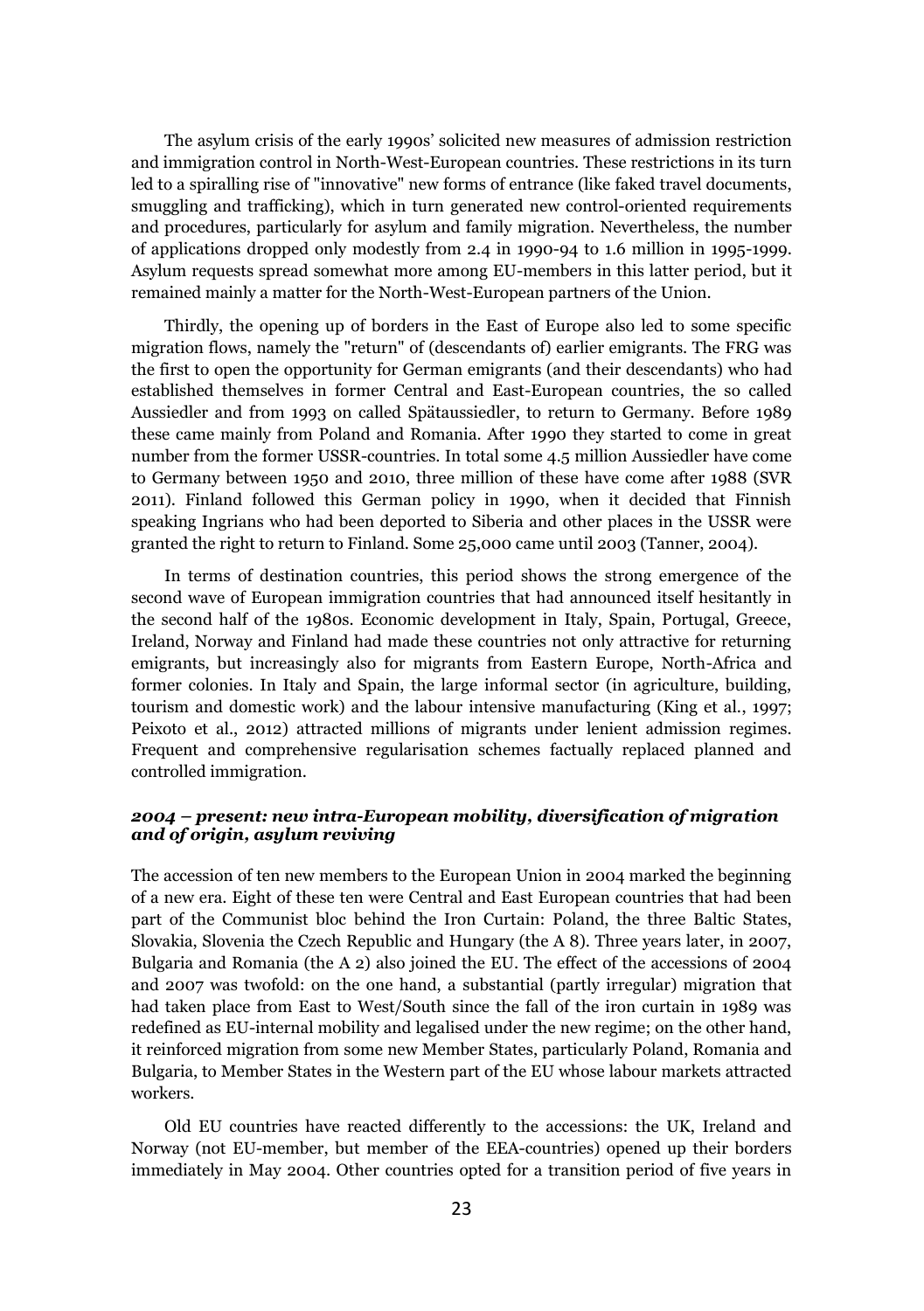which access to the labour market was subject to permits, and some countries opted later even for an additional two years extension. These national policies have shaped the East-West intra-EU migration significantly.

In terms of flows, Van Mol and De Valk (2015) show, first of all, that the scale of intra-EU mobility of EU-citizens clearly increased in the period after 2004. Data from Eurostat (2011) e.g. show that in 2008 alone nearly two million EU-citizens moved within the EU. For the whole period and calculated in absolute numbers, Polish migration (primarily to and from Germany and the UK) makes up for the largest share, followed by Romanian migration (primarily to and from Italy and Spain). As a result, migrant populations of the A10 and A2 countries, particularly from Poland and Romania, grew significantly in all of the 15 old Member States: while the immigrant population of A8 and A2 origin in the 15 old Member States amounted to app. 1.9 million in 2004, this population had grown to 5.2 million in 2010 (SVR, 2013).

While East-West migration (A8 +A2 to old 15) was clearly the dominant trend in intra-EU mobility, it was not the only one. Also mobility between the old 15 Member States increased: while the immigrant populations of the old 15 Member States in these same states amounted to app. 5.9 million in 2004, these populations had grown to 7.0 million in 2010 (SVR, 2013). These result from several distinct but growing kinds of migration, among others retirement migration, student migration and towards the end also increasingly highly skilled young people from crisis-ridden southern countries to the north. In sum, patterns of intra-EU migration are becoming increasingly diverse. European citizens enjoy the right of freedom of movement, and might decide to temporarily or permanently settle in another European country for a variety of reasons, including family formation, retirement, study, and work.

In general, the increase of intra-EU mobility in the period after 2004 goes hand in hand with a decrease of immigration of Third-Country-Nationals (= non-EU-nationals): between 2009 and 2012 e.g. the influx of non-EU migrants decreased from 1.4 million in 2009 to 1.2 million in 2012 (Eurostat, 2014). "Replacement" of non-EU-migrants by intra-EU-migrants has been prominent in Germany. Another feature of the recent non-EU-immigration is that it is more divers in origin, i.e. coming from all over the world: Migration from Africa to Europe had increased, especially in the mid-1990s. Furthermore, migration from East, South, and South-East Asia and from Latin America significantly rose, particularly after the start of the twenty-first century (Castles et al., 2014). The most important countries of origin in 2012 in EU27 - measured by absolute numbers of immigrants in the EU - are China, India, Morocco, Pakistan, United States, Russia, Ukraine, Nigeria, Australia and Brazil.

More diversity in origin went hand in hand with more diversity in migration motives. Until the 1990s, the vast majority of migrants could conveniently be classified under the categories "labour migration", "family reunification", and "asylum". Since the 1990s, new migration motives have appeared, such as student migration and retirement migration. According to Eurostat (2014), in 2012, 32% of migrants received a residence permit for family reasons, 23% for work, 22% for education, and 23% for other reasons including asylum. It should be noted that these categories report only the main migration motive as captured in the official statistics. In practice, these categories reflect migration motives as accepted in admission policies. Both categories and motives may shift in the course of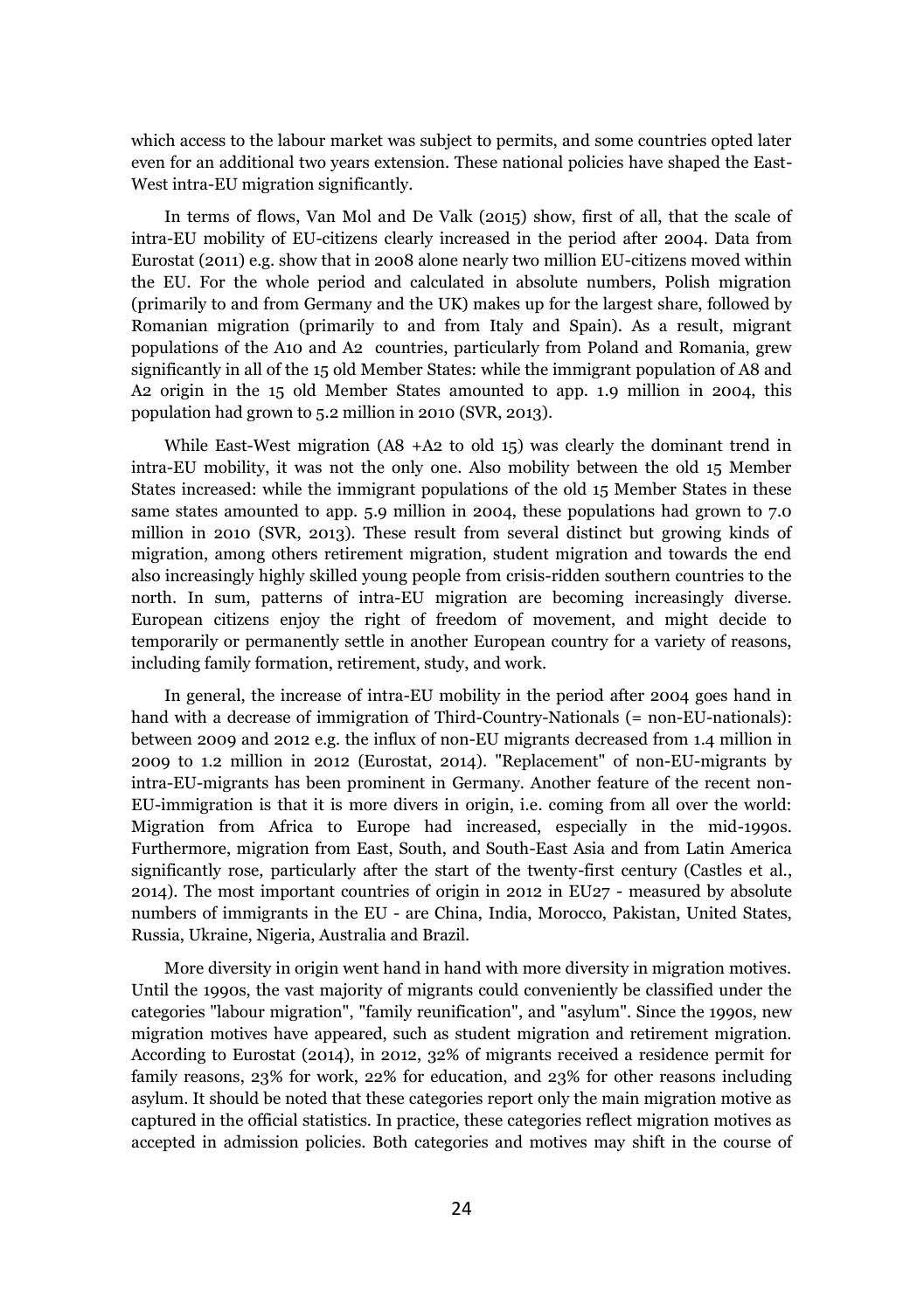time. International students, for example, might become labour migrants upon graduation, and subsequently seek family reunification.

As for asylum, the number of asylum applications had dropped in the middle of the 2000s (after the second asylum crisis at the end of the 1990s) to a level of 180,000 in 2006 in the EU-15 countries, it started to increase as a consequence of the conflicts in Afghanistan, Iraq and the Horn of Africa and later the Arab spring. A real third asylum crisis announces itself in 2014/15, when Syrian refugees start to come to North-West Europe in number that are comparable to or higher than in 1992 and 1998.

As for organised labour migration from outside the EU, there have been modest labour migration schemes for specific low skilled workers, such as in agriculture and the care sector, in some countries (UK, Germany and the Netherlands). More political attention went to attempts to attract highly skilled or educated migrants during the last decade. National programmes exist today, for example, in Denmark, Germany, Sweden, and the UK. The EU established its Blue Card Scheme, an EU-wide residence and work permit (Eurostat, 2011). Some countries' governments have recruited students with the intention of incorporating them into their domestic labour market upon graduation. Several European countries, such as France, Germany, the Netherlands, and the UK also simplified procedures for international students to make the education-to-work transition (Van Mol & De Valk, 2015).

In terms of the geography of destinations, the beginning of this period (until the economic crisis of 2009) were the heydays of immigration in the new immigration countries. Tab. 1 shows that in countries like Spain, Italy and Ireland the percentage of the migrant stock – still very low in 1990 - had overtaken those of the "old" immigration countries in Europe by 2013. By 2010, Spain and Italy together had eleven million immigrants (UN migrant stock data, 2013).

At the same time, this period also saw the beginnings of immigration in some of the Central and East European countries: after EU-accession the number of immigrants that came to supply local demand for cheap labour increased rapidly in Poland, Romania and Bulgaria (Engbersen et al., 2010), although as a percentage of the population the figures remained still low. The Czech Republic and Hungary are the greatest attraction poles in this area and have taken serious steps to become immigration countries. The Czech Republic, for example, had a percentage of merely 1.1 immigrant population in 1990; this percentage had gone up to 2.3% by 2002 and reached 4% in 2013, by far the highest in Central and Eastern Europe.

The total picture that results from this historical outline of migration in Europe is clearly that Europe has become an immigration continent. In terms of stocks of migrants, UN-data count the number of immigrants on 72.4 million in all of Europe (including Russia) by mid-2013. The total population of Europe being 742.5 million at that moment, this meant that the immigrant population as percentage of the total population reached 9.8% (Tab. 1).

By 2014, the European Union of 28 member states counted 50.5 million immigrants among 506.8 million inhabitants; that is 10%. An increasing part of the immigrants in EU-countries (up to some 4% of the total population) originates from other EU member states, falling under different regimes of admission and access to labour market than the 6% of the population that are Third Country Nationals.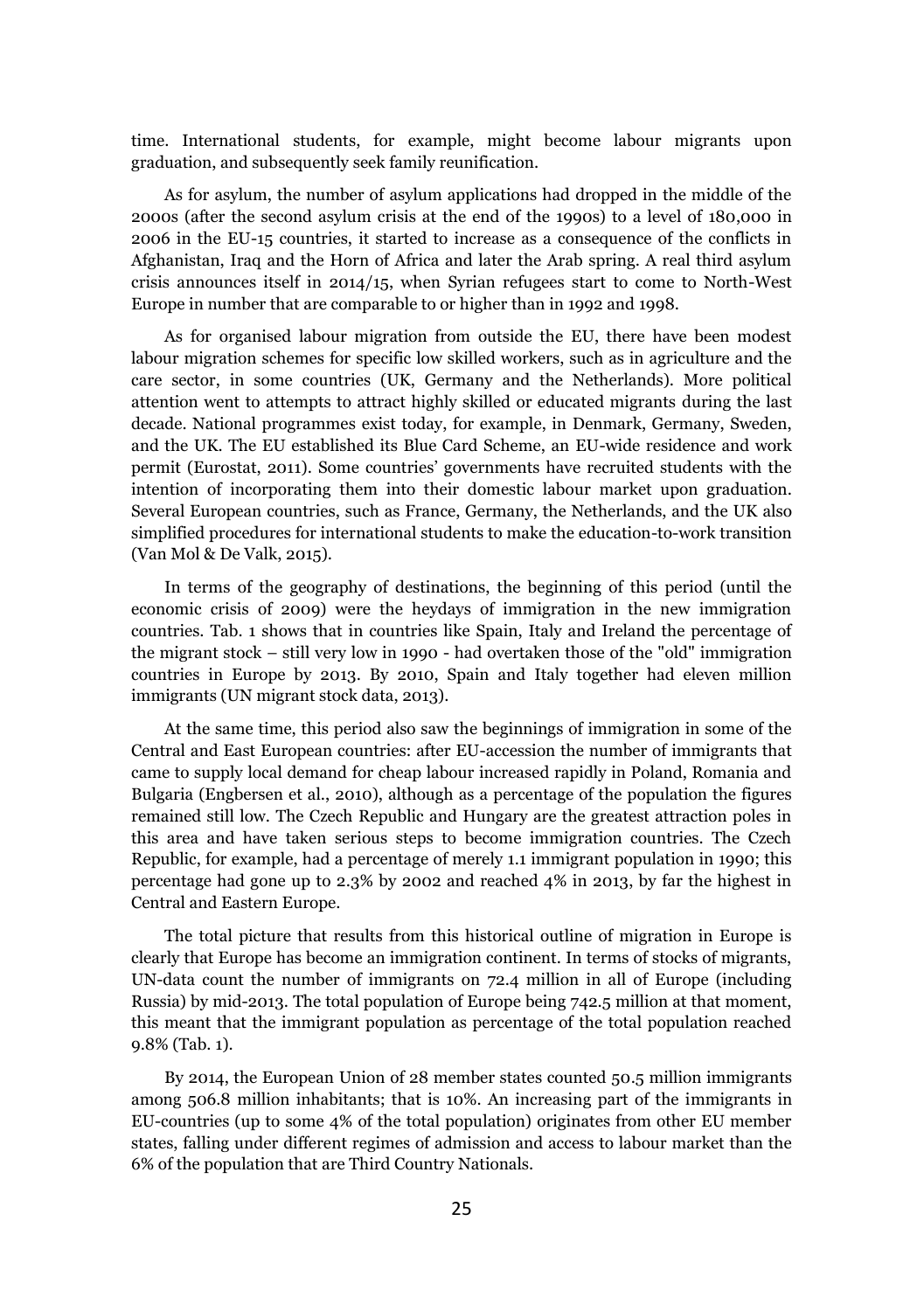| <b>Member States</b><br>(28) | Foreign born<br>population (x<br>1000) | As % of the total<br>population | Foreign born<br>from $27$ MS $(x)$<br>1000) | As % of the total<br>population |
|------------------------------|----------------------------------------|---------------------------------|---------------------------------------------|---------------------------------|
| Belgium                      | 1,773.1                                | 15.8                            | 835.5                                       | 7.5                             |
| Bulgaria                     | 109.2                                  | 1.5                             | 40.5                                        | 0.6                             |
| Czech Republic               | 396.3                                  | 3.8                             | 155.1                                       | 1.5                             |
| Denmark                      | 569.6                                  | 10.1                            | 191.6                                       | 3.4                             |
| Germany                      | 9,818.0                                | 12.2                            | 3,838.5                                     | 4.8                             |
| Estonia                      | 196.6                                  | 14.9                            | 13.1                                        | 1.0                             |
| Ireland                      | 741.3                                  | 16.1                            | 471.5                                       | 10.2                            |
| Greece                       | 1,246.5                                | 11.4                            | 334.3                                       | 3.1                             |
| Spain                        | 5,958.3                                | 12.8                            | 2,027.5                                     | 4.4                             |
| France                       | 7,661.7                                | 11.6                            | 2,167.1                                     | 3.3                             |
| Croatia                      | 568.7                                  | 13.4                            | 70.5                                        | 1.7                             |
| Italy                        | 5,737.2                                | 9.4                             | 1,815.4                                     | 3.0                             |
| Cyprus                       | 191.6                                  | 22.3                            | 111.3                                       | 13.0                            |
| Latvia                       | 271.1                                  | 13.5                            | 27.9                                        | 1.4                             |
| Lithuania                    | 137.4                                  | 4.7                             | 17.6                                        | 0.6                             |
| Luxembourg                   | 237.8                                  | 43.3                            | 177.6                                       | 32.3                            |
| Hungary                      | 447.0                                  | 4.5                             | 300.1                                       | 3.0                             |
| Malta                        | 40.2                                   | 9.4                             | 18.9                                        | 4.4                             |
| Netherlands                  | 1,953.4                                | 11.6                            | 508.4                                       | 3.0                             |
| Austria                      | 1,410.9                                | 16.6                            | 639.4                                       | 7.5                             |
| Poland                       | 602.3                                  | 1.6                             | 222.0                                       | 0.6                             |
| Romania                      | 211.2                                  | 1.1                             | 81.5                                        | 0.4                             |
| Slovenia                     | 235.3                                  | 11.4                            | 68.8                                        | 3.3                             |
| Slovakia                     | 174.9                                  | 3.2                             | 146.3                                       | 2.7                             |
| Finland                      | 297.8                                  | 5.5                             | 109.0                                       | 2.0                             |
| Sweden                       | 1,532.6                                | 15.9                            | 509.6                                       | 5.3                             |
| United Kingdom               | 8,035.6                                | 12.5                            | 2,806.3                                     | 4.4                             |
| Total all 28 EU<br>members   | 50,555.6                               | 10.0                            | 17,705.3                                    | 3.5                             |

*Tab. 2. Immigrant populations of EU- and non-EU-origin residing in EU member states as per 1 January 2014.* 

The total population of EU 28 as per 1 January 2014 is 506,847,612 persons. Source: Eurostat online database: migr\_pop3ctb

## **2. Migration and integration regulation in time and space: national regimes**

For the post-war European context two fundamentally different forms of regulation of immigration and settlement are relevant for migrants themselves, but also for trade unions in the countries of destination. The first is the classical regulation by states of admission of foreigners (through residence permits) and access to the labour market (through work permits) by national states (this section 2.). The second is the situation within the EU in which gradually free mobility and access to the labour market has been introduced for all EU-citizens (plus long-term-resident TCNs) in an enlarged EU-territory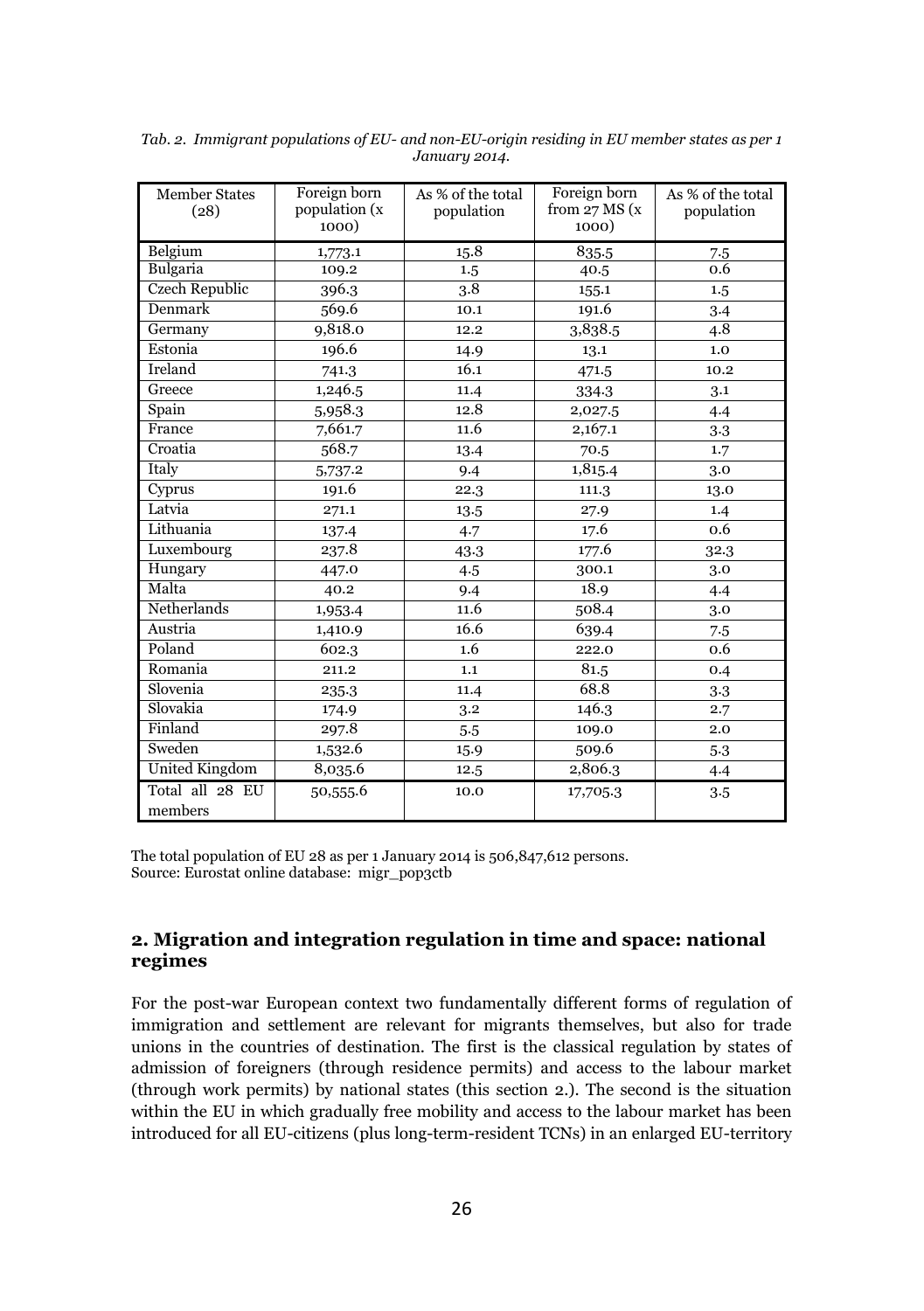of more than half a billion residents. We will outline the former here and the latter in section 3 below.

In this section, I follow rather closely Doomernik and Bruquetas (2015) distinction of three migration/integration regimes that have developed consecutively in time and in different parts of Europe: The North-West European regime, the Southern European regime, and the Central and Eastern European regime.

#### *The North-West European regime*

In the first period (1950s-1974), there were two regimes in North-West European countries: the first was for immigrants that were defined as part of the nation, such as repatriates from former colonies and Aussiedler, and for refugees from the East. For these immigrants a policy of welcome and a rapid integration was foreseen. The second applied to all other non-national immigrants: for them the dominant ideology was that "we are not an immigration country" and as a consequence these newcomers were by definition "temporary guests" who would ultimately leave again.

This particular framing of not being an immigration country has had pervasive consequences, particularly for policies for "temporary guests". In the 1960s, when the demand for migrant workers emerged, admission procedures in North-West European countries were simple and lenient. Migrant workers came "spontaneously", and if they found work they would be given a work permit. Having a work permit would enable them to get a residence permit. Later, when they came through official recruitment, both permits were arranged as part of the recruitment procedure. After the economic recession of 1966/67, however, most destination countries started to apply more control in the system of admission: permission for legal entrance and a residence permit should be arranged with the Embassy or Consulate of the country of destination before arrival. In the Netherlands, for example, this new rule was introduced in 1969. Having introduced that new system of control made it also possible to implement the actual labour migration stops later between 1972 and 1974. These stricter policies for residence and work permits, combined with the stop on labour migration led in the second half of the 1970s to the first emergence of undocumented migrants and the call for regularisations.

The migration stop for workers, however, caused an increase in "family reunion" (and later "family formation") in the second half of the 1970s and the first half of the 1980s of guest workers that had decided to stay. Particularly for Turkish and North-African workers, return to their home country was not an attractive option, notwithstanding the sticks and carrots that were offered particularly in Germany in the Return Promotion Programmes at that time. Guest workers from Southern Europe did return more frequently.

Family reunion was a right that migrant workers had acquired after a number of years of residence. Nevertheless, most North-West European countries have developed rules that tried to restrict this family migration in the course of the late 1970s and 1980: conditions were set for such migration, such as having a minimum income and decent housing. Some countries also set limitations for the newcomers, such as not being allowed to work in the first years after family reunion or marriage migration. The measure of success of such measures (to limit inflows) varied significant: in the Netherlands it was not successful as is shown by the fact that the Turkish and Moroccan communities have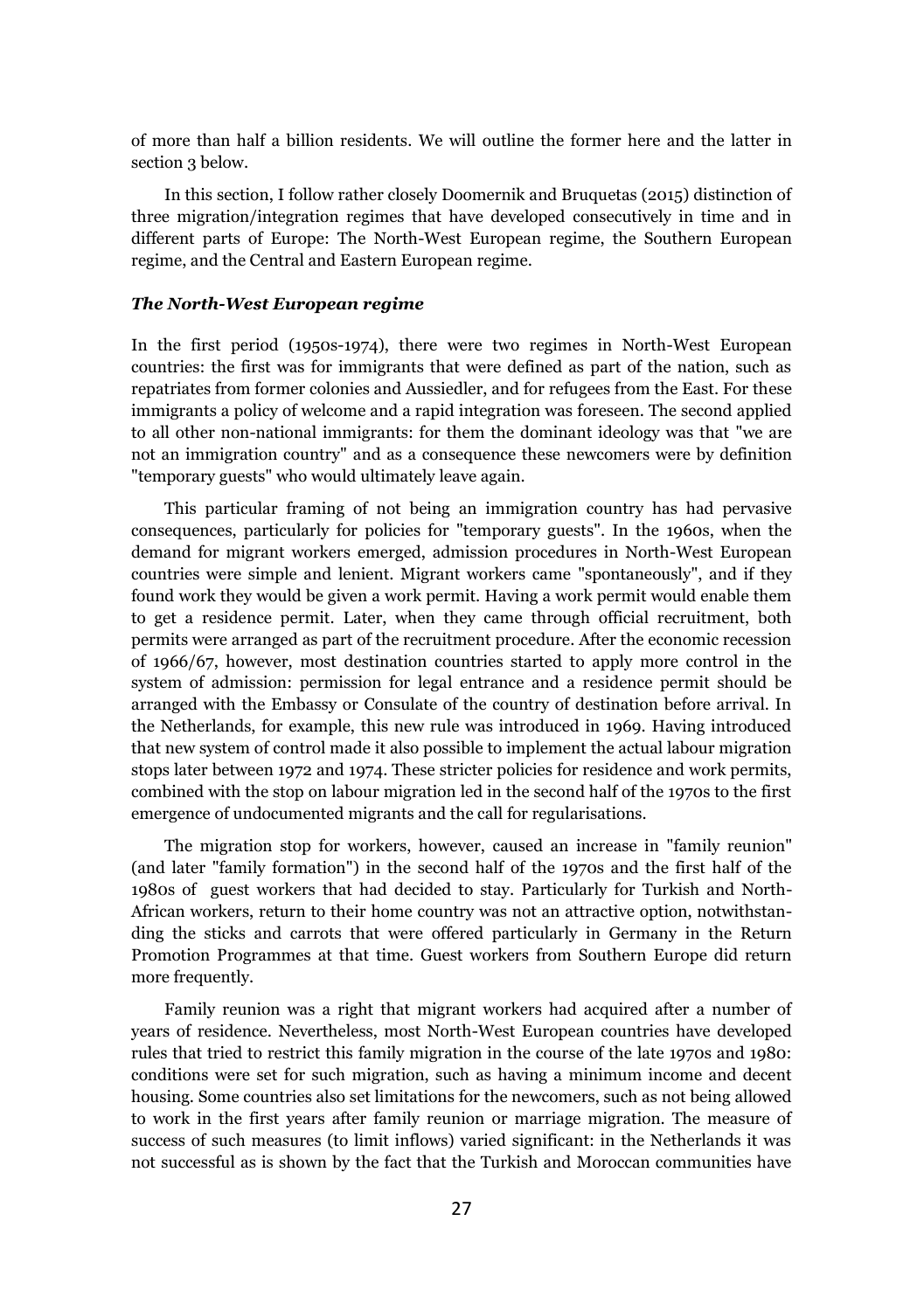grown in 2013 to a size that is tenfold that of the 74,000 at the time of the recruitment stop in 1974. In Germany, where restrictive family reunion was combined with strong Return Migration Programmes, the Turkish community also grew significantly in 40 years, but at a slower pace: from 910,000 in 1973 to some three million in 2012.

When at the end of the second period, the numbers of asylum seekers grew significantly, culminating in the first "asylum crisis" in the early 1990s, this provoked new measures of restriction and control of entrance to try and prevent potential asylum seekers to reach the territory and apply. A system of visa requirements was built up in the course of time that made it difficult for people from certain (risk) countries to enter; control on such visas was done at airports of departure and carriers (boats and airplanes) were made liable for checking. Such measures, however, evoked also new ways of circumventing them: providers of fraudulent documents, smugglers and traffickers became stakeholders in the "migration business".

Many measures of control were devised and coordinated in the Schengen group of (West-European) countries since 1985. Also the registration of asylum seekers and exchange of information on applications was done in this group. In the course of time, also the evaluation of asylum applications became stricter and the percentage of refusals higher. But removal or return of the failed asylum seekers was often not possible or not practiced, and the asylum system contributed thereby to the emergence of growing group of undocumented immigrant residents. After the 1993 Maastricht Treaty (the birth of the EU) and the 1997 Amsterdam Treaty this restrictive immigration regime became the standard of EU policies relating to immigration of Third-Country-Nationals (see section 3)

The ideology of not being an immigration country had also consequences for settlement and integration policies. For those immigrants who were defined a priori members of society, as in the case of the Dutch "repatriates" from the former East Indies and Űbersiedler or Aussiedler in Germany, the policy was straightforward: full citizenship was offered and a full-fledged reception programme aiming at a speedy assimilation was put in place. For those who were guest workers, however, it meant limited facilities for temporary accommodation in anticipation of their eventual return. For this sizeable group of "guests" time created increasingly a contradiction of expectations: many guest workers factually stayed longer and longer and formed communities that grew by using their right to bring their families and spouses.

This growing contradiction led in some countries to early, comprehensive integration policies, covering not only the socio-economic, but also the political and cultural dimensions of life, such as the integration policies of Sweden (since the mid-1970s) and the Ethnic Minorities policies in the Netherlands (since the early 1980s). Remarkably, even in these cases this was done without revising the non-immigration-country-thesis. In the Dutch case, for example, a restrictive immigration policy was even defined as a condition for the success of a welcoming and integrating reception policy for those who actually resided already in the country (Scientific Council, 1979).

For most governments in Europe that had recruited guest workers, however, policies such as those of Sweden and The Netherlands, went too far. They maintained the illusion of return and confined themselves to ad-hoc adaptive measures, leaving the integration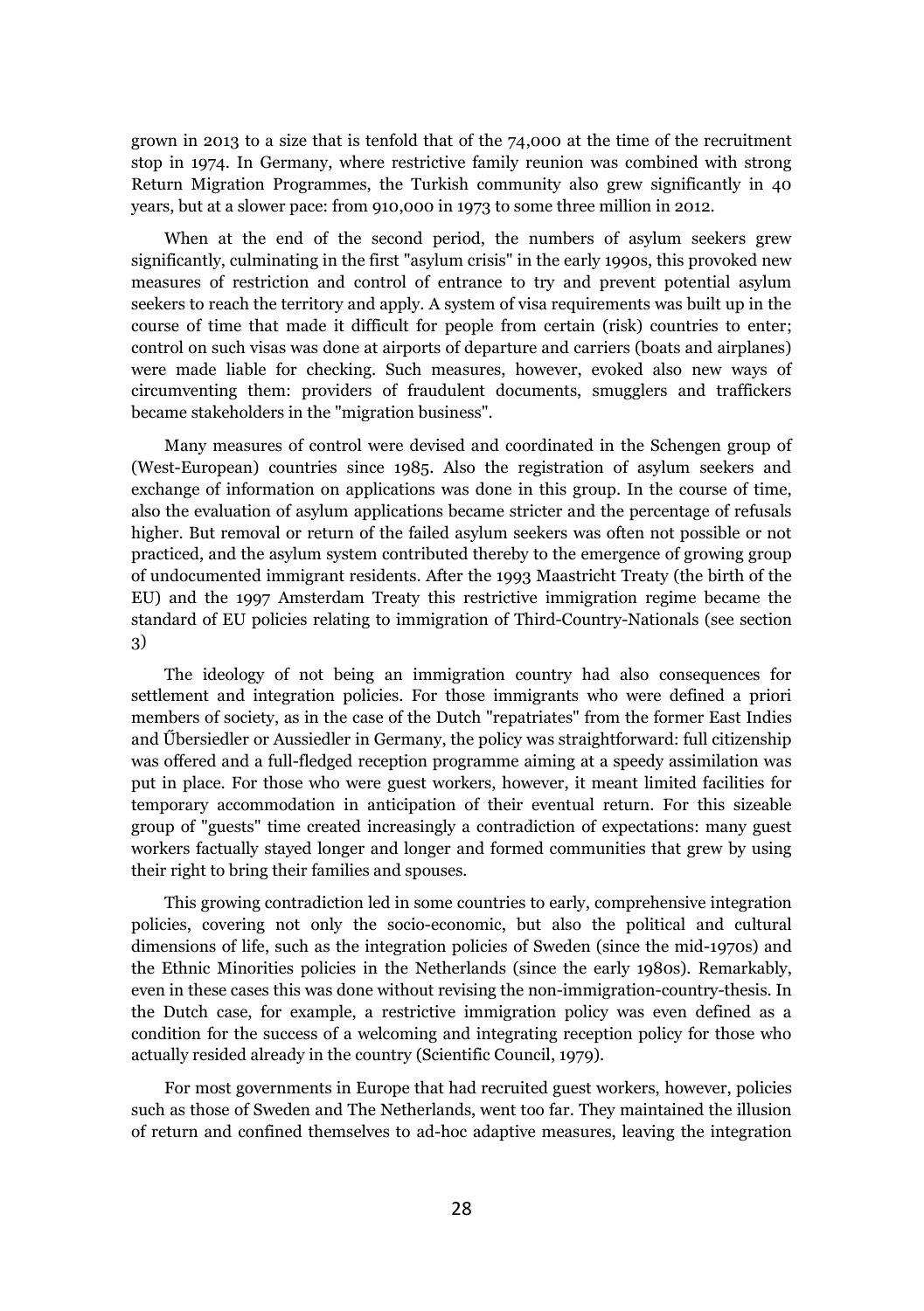responsibility in practice to parties in civil society, such as trade unions, churches and welfare organisations (Penninx, 2005).

Ultimately, such "policies of neglect" resulted in migration and integration questions becoming contentious topics in European politics in the 1990s and 2000's. In the politicised climate of that period, immigration policies did not change – the norm of not being an immigration country remained - but integration policies did change thoroughly. Countries in Western Europe moved from earlier conceptions of rights-based integration policies, such as in Sweden and the Netherlands, to a conception of cultural integration policies that primarily focuses on cultural, value-based commonalities that are supposedly crucial for social cohesion. Consequently, demands for cultural adaptation were formulated for immigrants. These new cultural demands enforced on migrants formed the mirror image of how the receiving society's defined its own "identity" (as modern, liberal, democratic, laïcist, equal, enlightened, emancipated, etc.). In practice, these identity claims have been translated into civic integration requirements and mandatory civic integration courses of an assimilative nature for immigrants. The compulsory preimmigration courses, such as those developed in the Netherlands since the mid-2000s extend this logic even further: under the pretext of integration, such courses actually function as instruments to make immigration more restrictive and selective (Guild et al., 2009).

The migration and integration regime of West-European countries, as described above, is directly relevant for most other EU-countries, in as much as the institutional framework for the regulation of immigration and integration - developed by early EUmembers - has actually become the blue print for policies of all EU-countries. This blue print and the institutional framework that goes with it, is forced upon them as part of the EU accession procedures through the EU acquis. (We will see later that this legacy did not determine the practice of policies completely in the Southern and East and Central European countries of the EU).

#### *The Southern European Immigration and Integration Regime*

The second migration/integration regime is that of the Southern European countries. In the words of Doomernik & Bruquetas-Callejo (2015) it is characterized "by a predominance of labour and family migration, scarcity of asylum seekers, illegality as an endemic feature, and the combination of restrictive admission and citizenship policies with frequent amnesties. Migration to South Europe is closely related to its colonial past, namely linked to African and Latin-American colonies, and to the opening up of Central and Eastern Europe". The Southern European countries have in principle borrowed the migration regulation system and institutional arrangements of West-European countries through the acquis, but the much more lenient admission practices, combined with frequent regularisations in the Southern European countries makes the implementation significantly different (see chapters on Italy and Spain in Zincone et al., 2011).

The 1980s brought an unprecedented economic growth in the Southern European countries, and they turned from emigration to immigration countries. Substantial labour shortages in low-skilled sectors created a strong demand for migrant labour, which resulted into a remarkable increase of foreign presence in the four countries. Spain passed the first foreigners law in 1985, pushed by the obligations acquired with its accession to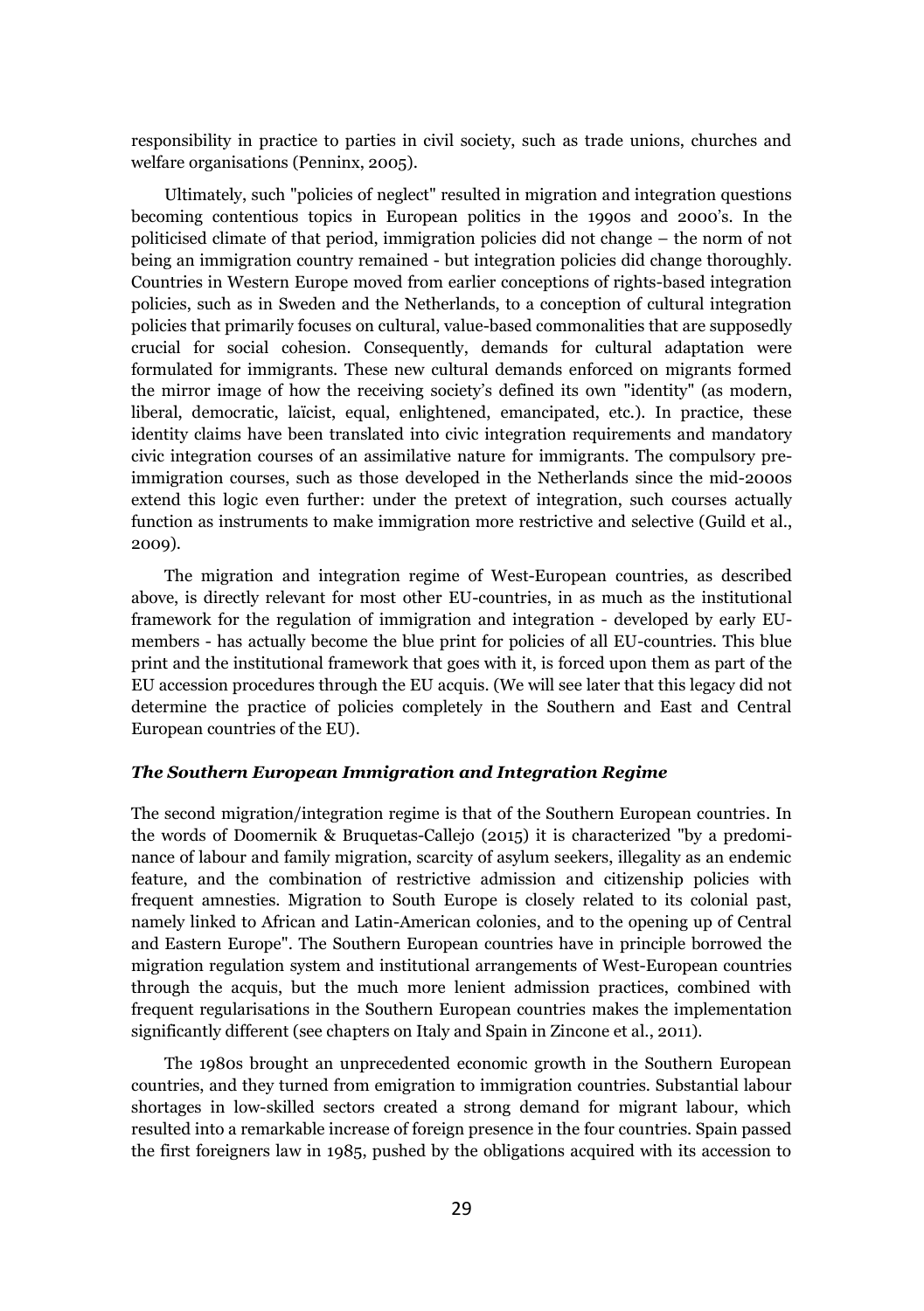the EEC. The end of the Cold War and the gradual incorporation of Central and Eastern European countries in the EU migration system brought about a sharp increase of migration from Albania and the former Soviet Union to Italy and above all to Greece in the first half of the 1990s. In this context Greece (1991) and Italy (1998) developed their first alien laws (Doomernik & Bruquetas-Callejo, 2015).

Migrants were incorporated in low-status, low-paid jobs (not competing with native workers) in strongly segmented labour markets. The need for low-skilled labour was particular strong in the large informal economy of South European countries. Other niches of migrant labour are closely associated with the features of the Mediterranean welfare regime, particularly the large informal market of domestic work and care-giving services which employs primarily migrant women.

Gradually, governments saw the need to regulate labour migration, with Spain being the first to introduce a scheme based on a labour market test (Regimen General, 1985), followed by Greece in 1991 with an invitation scheme. Ultimately, all four countries ended up introducing a system of annual quotas for labour migrants -representing all skill levels- (Italy 1990, Spain 1993, Greece 2000, Portugal 2001). However, this formalised recruitment system was ineffective and the actual inflows (of migrants with an irregular status) were much higher. That led governments of all colours to apply regularisation programmes regularly.

Arango (2005) formulates the "equation of irregularity" as: intensive flows, restrictive regulations, attractiveness of informal economy, geographical proximity, weakness of controls and effectiveness of smuggling activities. These specific characteristics of the Mediterranean model of migration pose other challenges to both governments and trade unions in South European countries that differ from North-West European ones. Irregular residence (rather than illegal entrance), irregular work, often in the shadow economy, irregular participation in general and work related social security are phenomena that both governments and trade unions try to avoid. Regularisation programmes are thus win-win opportunities for governments and trade unions, transforming irregular migrants/workers into regular ones, making them tax-payers, social-security contributors and possibly trade union members.

Integration policies in South European countries have followed much later than immigration regulation. Italy launched in 1998 its first migration law including integration, Spain in 2000, followed by Greece and Portugal in 2001. Up to then a labour approach prevailed – as in the guest worker system - in which immigration control and labour regulation were the main priorities and integration was relegated to a second place (Bruquetas et al., 2011). An economic conception of migration – rather than a humanitarian - legitimised regularisations as a mechanism allowing the legal inclusion of formally unwanted (irregular) immigrants provided that it enhances the utility of the migrant for the receiving country's economy and society: those who positively contribute to the country's economy become the Mediterranean answer to the question of who should be integrated (Doomernik & Bruquetas-Callejo, 2015).

Integration policies of Southern European countries have typically been elaborated bottom-up, starting by local and regional initiatives in the 1990s. Policies diverged from city to city and region to region. Since the turn of the millennium we witness in all countries initiatives to produce national frameworks of integration in an effort to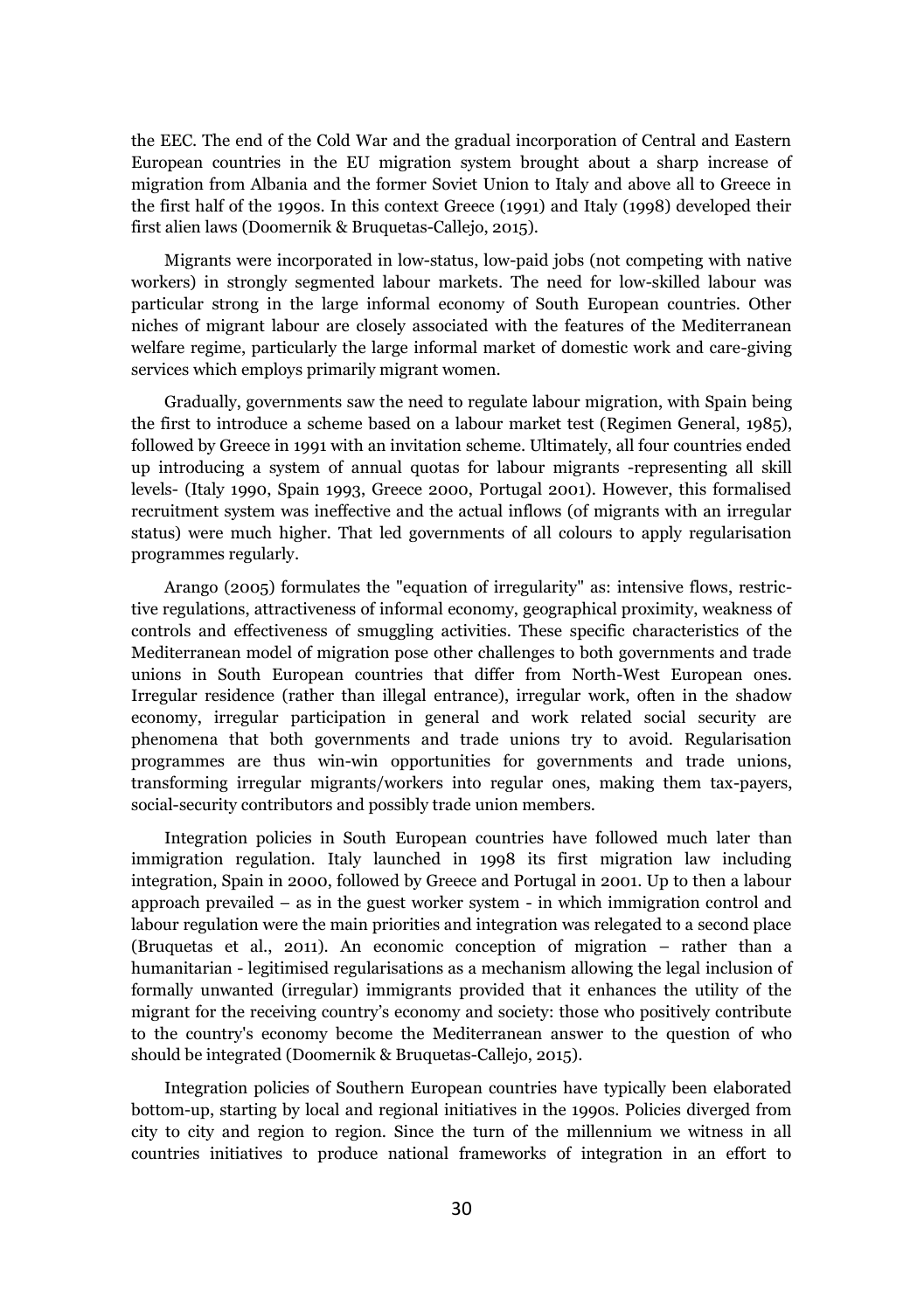coordinate the policies produced at sub-national levels. Greece and Portugal have developed national plans that are managed in a more centralized way than Spain and Italy. Moreover, EU initiatives and financial instruments (European Social Fund, European Integration Fund) have promoted the application of integration projects initiated by immigrant organizations, NGOs, municipalities, and universities.

According to Zincone (Zincone et al., 2011), Southern European countries keep thinking of themselves as emigration countries which is reflected in more open integration policies when becoming an immigration country. With the exception of Greece, Southern European countries are very inclusive in legal terms, especially towards migrants with a cultural/ethnic link to the country. In Southern European countries regular immigrants have access to basic rights (work, welfare services, health care, education) on equal footing to natives, while irregular migrants' access depends on local authorities will and the discretionary practices of street-level bureaucrats.

As a consequence of their labour approach to migration, immigrant integration in Southern European societies is taking place mainly through labour market insertion. Typical of the Mediterranean welfare regime, Southern European countries offer coverage for unemployment and old-age pensions proportionally to labour participation and contribution to the social security. This implies that foreign-born citizens have less coverage since they more often have temporary jobs. Also, they are entitled to lower oldage pensions given that they have contributed to the social security for fewer years. Yet, Mediterranean welfare states combine such contributive systems with universal schemes – entitling them to full benefits in areas like health care or social services on equal footing to natives.

The foregoing implies that the process of integration is less directly mediated by explicit policies of integration, or by citizenship policies (that are generally restrictive and make naturalisation difficult): the process of integration is rather determined by immigrants' agency and interaction with local network and clientelistic relations that structure the labour market and the interaction with the state. Immigrants find their local niches of life and work and take part in the local life and networks regardless of their legal situation. In view of the segmentation of the labour market, this also means that migrants are often incorporated in the less protected segments of it and often in very precarious statuses and work situations (Doomernik & Bruquetas-Callejo, 2015).

Local societies in the Southern European countries are also important, because they are rather tolerant to irregular immigrants. This can partially be explained by the labour migration rationale explained above, but also by the role played by different actors. The Catholic Church in three of the four countries, for example, has lobbied for soft policies towards irregular migration (in Greece the Orthodox Church has not played an important role) and trade unions have adopted a cooperative position towards immigrants. Middle classes provide a broad base of social support, at least partly due to domestic and care services that many migrants provide for them. Low-skilled workers, however, might have negative feelings, if they feel that their wages and labour conditions have been affected by immigrants, but as we saw above, in the segmented and informal labour market migrants are not always directly competing with natives (Doomernik & Bruquetas-Callejo, 2015).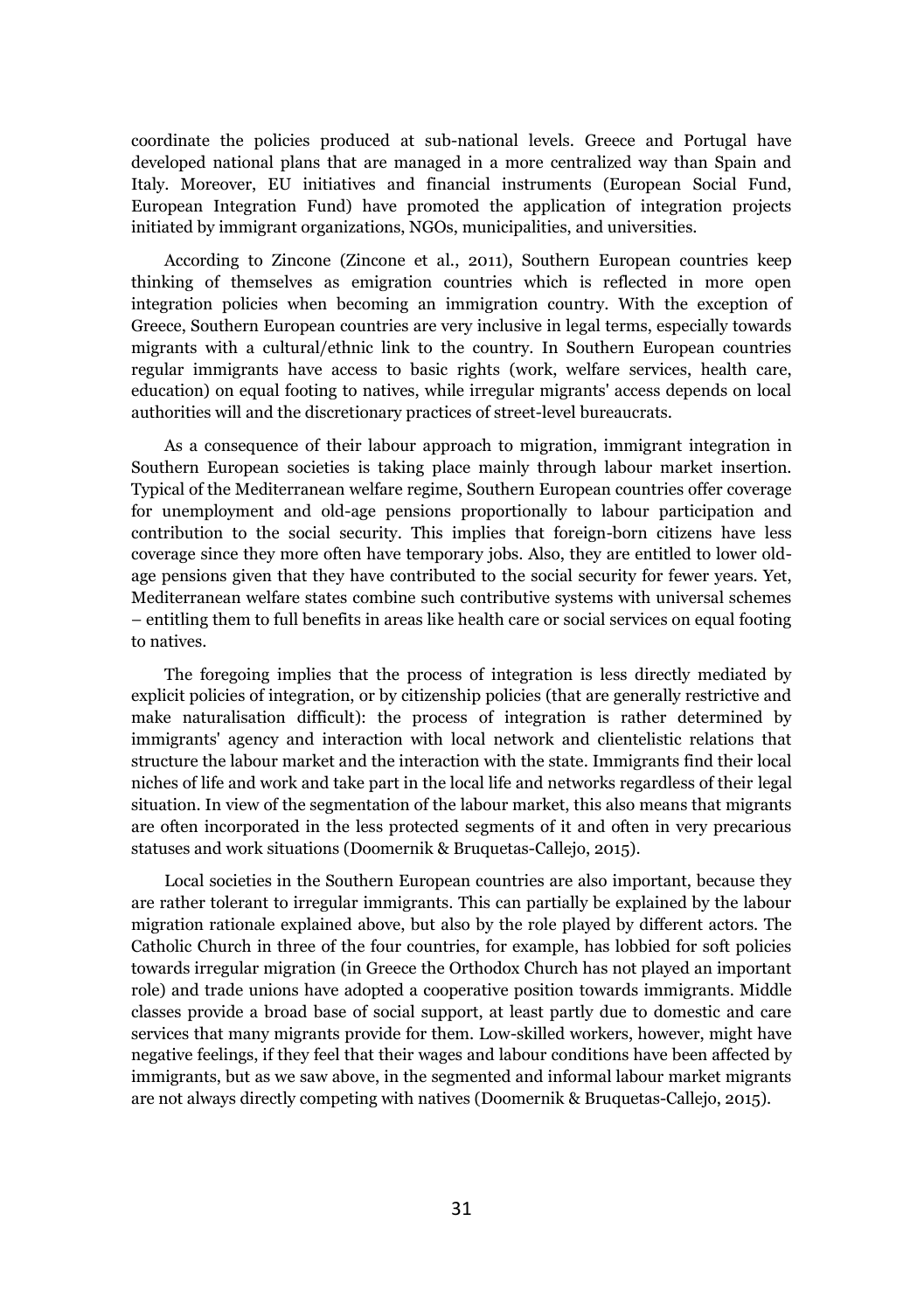#### *Central and Eastern European Immigration and Integration Regime*

The third regime – of most Central and Eastern European countries – is characterised by very low immigration flows and low political priority for immigration, combined with nascent integration policies that result from the availability of EU funds and NGOpressure rather than from societal or political demand.

For most of the thirteen EU-members that accessed in 2004 or later, the topic of migration and integration is relatively new. Migration has multiple forms there: emigration, immigration and transit migration co-exist in most of these countries (Black et al., 2010; Okolski, 2012), the former receiving more attention than the latter two. The use of the newly introduced institutional framework for migration and integration regulation – through the acquis – is being explored in quite different circumstances (than in North-West or Southern Europe) (Doomernik & Bruquetas-Callejo, 2015)

During the period in which Eastern and Central Europe were under Communist rule migration took the form of dissidents fleeing to the West or ethnic Germans leaving Poland and Romania to resettle in the FRG, as we saw above. After the end of the Cold War the former states of the Eastern Bloc were confronted with three challenges: first of all, the emigration to Western and Southern Europe. Indeed, the restrictions on departure being lifted, many took the opportunity to go West and South, but the movement took the form of brief mobility and temporary labour migration rather than permanent resettlement. Until the 2004 accession of ten new member states to the EU, much of this mobility was irregular. After accession it turned regular intra-EU mobility.

Generally speaking emigration poses no policy challenges in countries of origin. A major emigration country like Poland sees maintaining the diaspora connected with the fatherland as a strategic political objective as is the promotion of employment in the wider EU (Kicinger & Koryś, 2011).

Immigration, be it of refugees or workers, tends to be of minor political concern. Early migration policies were, where needed, fashioned on an ad hoc basis. Such policy responses were required towards the presence of guest workers from (predominantly) Vietnam who had arrived during the Communist era. Commonly these were granted leave to remain. There was also regional migration to regulate from Ukraine, Moldova, Belarus and the Russian Federation, but little attempts were made to restrict it.

This changed once accession to the EU came in sight, as Kicinger & Koryś (2011) show for the Polish case. Existing migration patterns (often of a temporary nature) from eastern neighbours did not easily fit in with the EU logic of border management, and notably with that of the Schengen Agreement, but finally border commuting could be exempted from a strict implementation of the Schengen regime. For labour migrants from Eastern neighboring states simplified rules have been introduced in 2006 (exempting them from labour market testing). These workers are mainly employed in construction and agriculture (OECD, 2013).

Among the Central European countries first and foremost the Czech Republic became an attractive destination for economic migration from Russia, Ukraine and Slovakia (Drbohlav, 2012). In the Czech case an increasing demand for migrant labour has been documented, especially in booming areas like Prague or Mladá Bolesvav. The Czech government furthermore aspired to attract highly skilled migrant workers by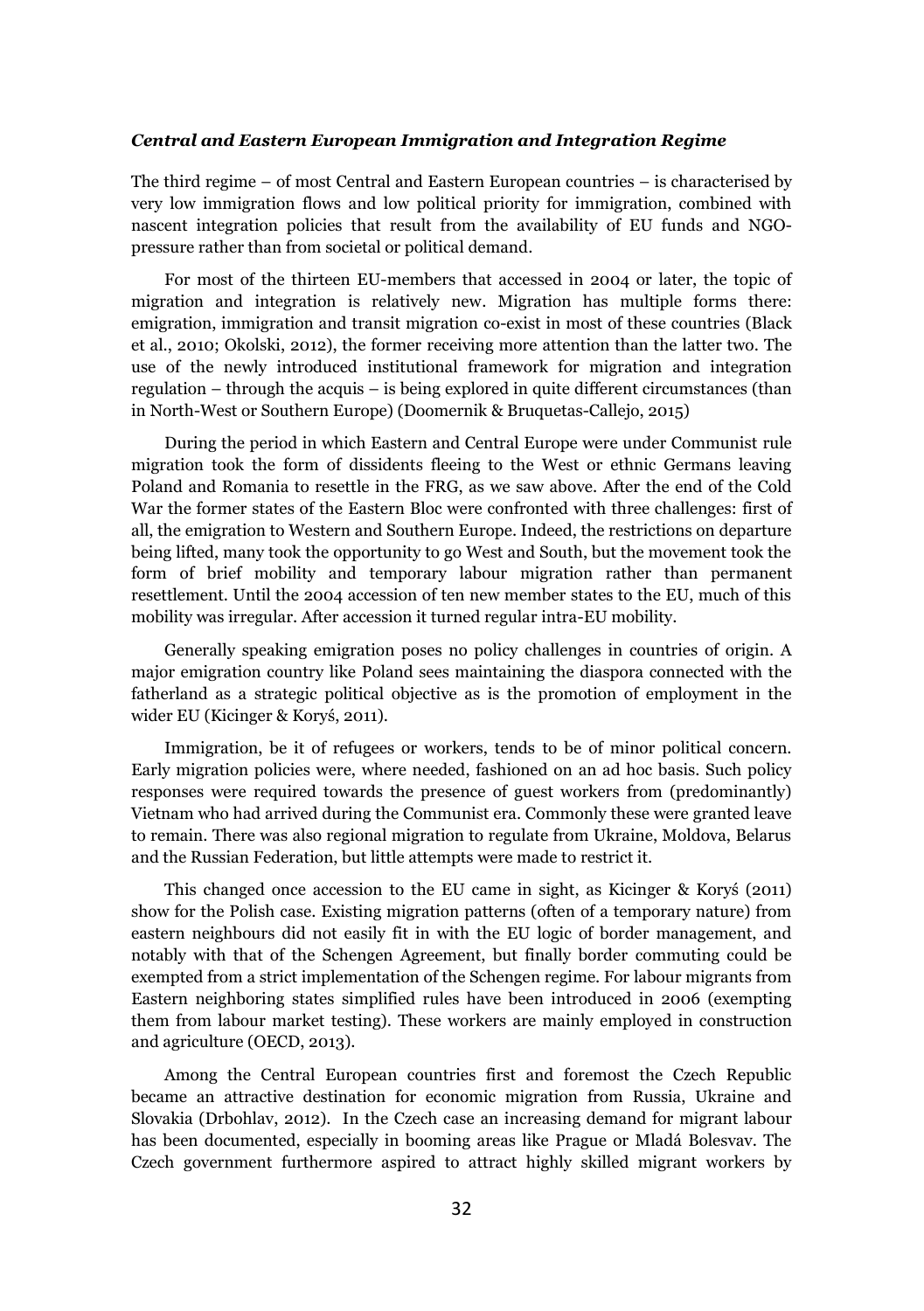means of a special scheme: in 2011 this scheme was used by 244 migrants, 80% of whom were Ukrainian nationals (OECD, 2013).

Integration policies in Central and Eastern Europe are absent in many cases and in statu nascendi in other cases. As we have seen above, numbers of foreign born residents are low, and accordingly, little has been done towards the design of national integration policies (Dbrohlav, 2012). In fact, the incipient policy initiatives in this field are largely EU-driven.

In Poland for example integration policies have been limited so far to asylum seekers, while other categories of migrants are only covered by scattered European funded initiatives. Poland's ratification of the Geneva Convention in 1991 gave it international recognition for being a democracy, and therefore refugee protection has become the most important area of integration policies. Discussions are taking place currently about the introduction of a comprehensive policy (Pawlak, 2015).

Also, in the Czech Republic incipient integration policies are being articulated and updated yearly, with policy initiatives stressing both the acquisition of rights by foreigners as well as their acquisition of Czech language and basic civic knowledge. Since 2009 language tests have been introduced as a requirement to obtain permanent residence status. In addition, the government established since 2011 regional integration centres where TCNs and refugees can find practical support. The government explicitly mentions to rely on European resources (the European Integration Fund) for the funding of these centers and their activities.

A number of Central and East European states have recently reformed their naturalization law in order to facilitate the legal inclusion of migrants. In the Czech Republic for instance five years of legal residence presently suffices to apply for Czech citizenship. Furthermore, since 2014 the Czech Republic no longer requires relinquishing one's original nationality. This is more liberal than the naturalization laws of Poland or Hungary. In these countries respectively ten and eight years of residence is the standard requirement while more relaxed conditions apply for spouses of nationals and refugees.

Pawlak (2015) argues that the development of integration policies in Poland, and probably other Central and Eastern European countries, should be analyzed against the background of the transformation of the communist regime. Such a process of deep institutional change is an opportunity for introducing new policymaking on the one hand, but it is foremost a challenge, because brand new policies must grow in an institutional framework full of incongruities. He sees a fundamental inconsistency in the logic of Central European economic and welfare institutions: new "neo-liberal economic institutions coexist with outdated, malfunctioning distributive institutions, which are fundamentally socialist in nature" (Szelenyi & Wilk in Pawlak, 2015).

## **3. The European Union's free mobility regime**

The preceding analysis of migration policies in Europe is based on (nation-)states as basic units of analysis. But there have also been significant supra-national developments in Europe that have created facilities for mobility unheard of before and elsewhere (this section is strongly based on Penninx (2014). They stem from the long term economic and political integration process in Europe that started as early as 1951, when the Treaty of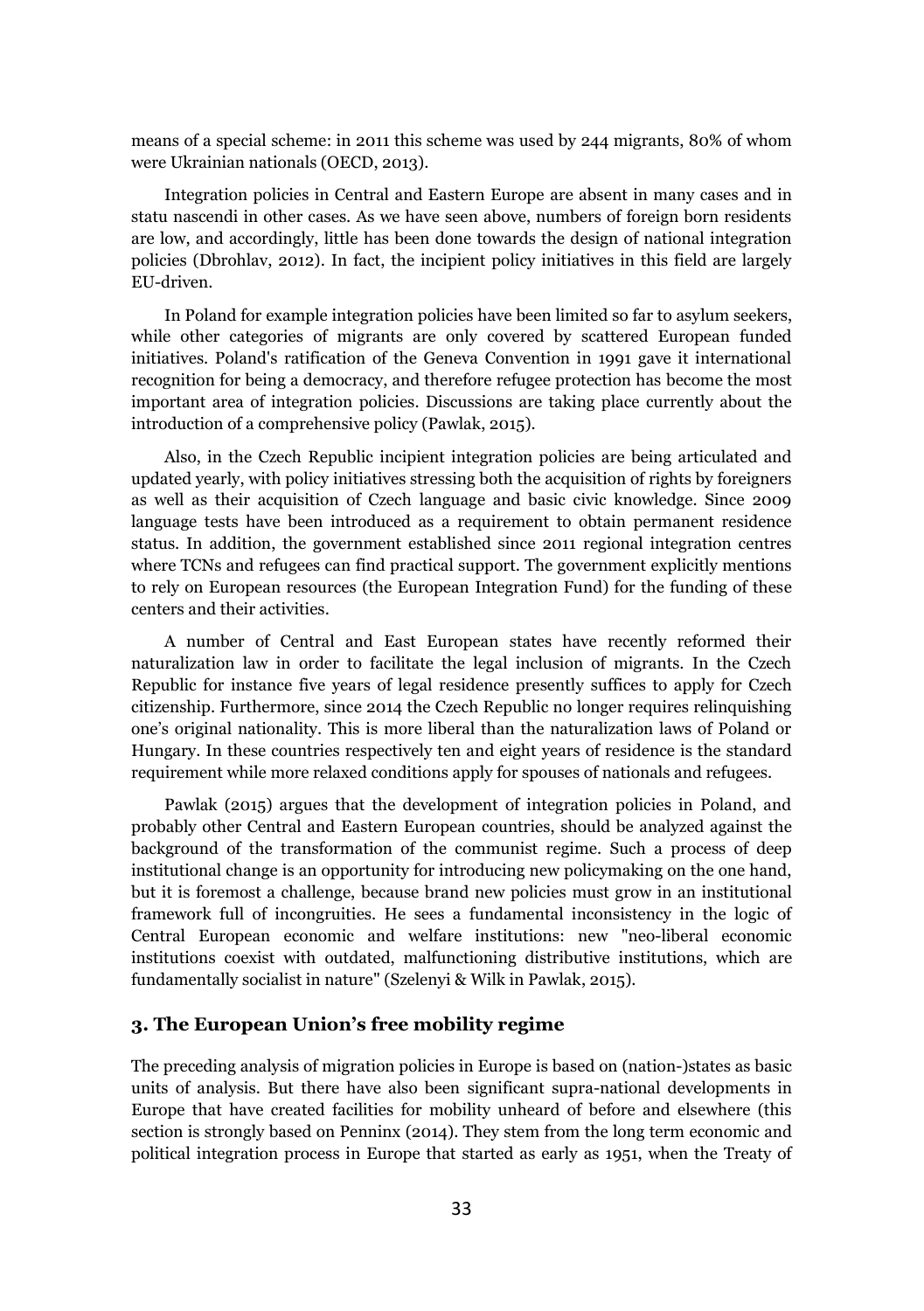Paris instituted the European Coal and Steel Community (ECSC), an economic cooperation between six Western European states: The Federal Republic of Germany, France, Italy, Belgium, the Netherlands and Luxembourg. The treaty presented guidelines for free movement of (at that moment only skilled) workers in the economic sectors concerned. The guidelines actually did not have a great impact in the period until 1968 in terms of migration flows.

The 1968-Treaty of Rome that established the European Economic Community (EEC) of the same six countries not only established that economic cooperation would cover all domains of economic activity, it also confirmed that in the common market there was not only free circulation of capital and goods, but also of labour. Articles 48 and 49 of the Treaty of Rome formulated the principles and Regulation 1812/68 formulated concretely that any national of a Member State was eligible for employment vacancies in the territory of other Member States with the same priority as nationals of that State.

This principle of free circulation of labour was applicable in a growing area: the EEC grew from the initial six members of 1968 to nine in 1973, when the United Kingdom, Ireland and Denmark joined. Free movement of labour applied to these three countries from the date of accession. In 1981 Greece joined the EEC and Spain and Portugal followed in 1986. With Greece a 'transition period' until 1 January 1988 was negotiated. For Spain and Portugal the date of 1 January 1993 was chosen as the beginning of free circulation of labour. In all of these cases there have been fears and predictions of significant new migrations after new members joining, but actually no significant new migration took place after accession. New accessions rather improved the position of migrants from these new joining countries already resident in established EEC Member States (Penninx & Muus, 1989).

The Single European Act of 1985 re-launched the idea of a complete internal market and introduced the next step: free movement of workers was widened to all citizens of Member States. The European Community (EC) should become "an area without internal frontiers in which the free movement of goods, persons, services and capital is ensured". The Single European Act foresaw removing all physical, technical and fiscal barriers, to be implemented by December  $31<sup>st</sup>$ , 1992. The decision to abolish internal borders made common policies for Third Country Nationals necessary. Five countries (France, the FRG and the Benelux-countries) were moving quickly towards open borders and signed already in July 1985 the Schengen Treaty that envisaged a system of international border controls and checks, a common asylum procedure and information exchanges on asylum and unwanted migrants, to be implemented by January 1st, 1990. The Schengen-model became later the standard for the EU.

In 1993 the Maastricht Treaty created the European Union (EU) as the successor of the EC. The EU created European Union citizenship and granted full freedom of movement to all citizens of Member States. It completed the earlier developments towards free movement between Member States in the sense that all obstacles for such movements were taken away and equal access to facilities was guaranteed. Moving between Member States within the borders of the EU that used to be defined as international migration had virtually become internal migration. Under this new regime the EU expanded further to 15 states through accession of Austria, Finland and Sweden in 1995.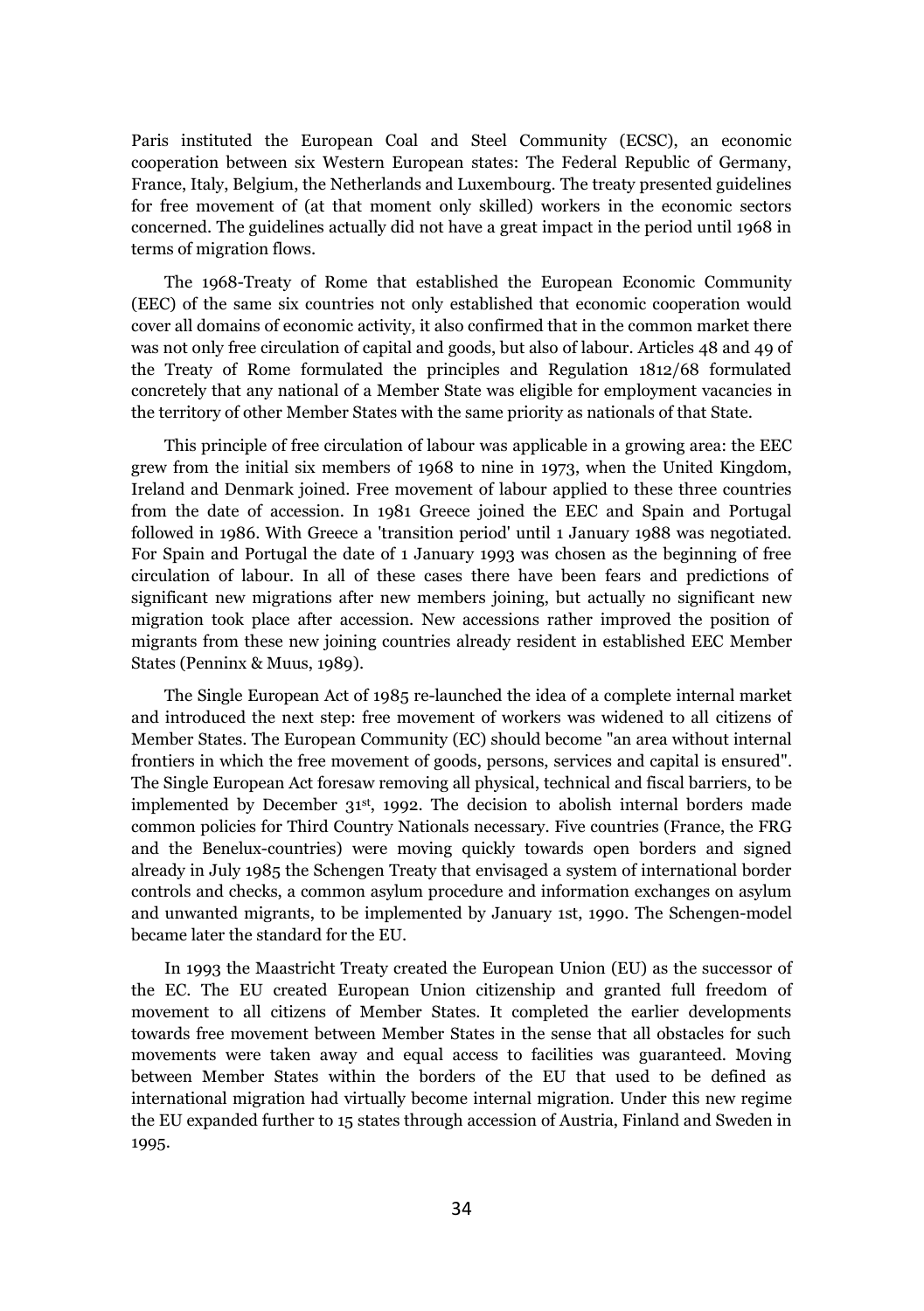However, the complete freedom of movement within the EU and the factual abolition of borders within the EU had also increased the need to coordinate Member States' policies relating to the admission of Third Country Nationals. The Amsterdam Treaty of 1997 concretely stipulated that five years after its ratification (i.e. by May 2004) asylum and migration should have become communitarian policy (being thus moved from the third pillar of intergovernmental collaboration to the first pillar of communitarian EUgovernance) and that existing policies and practices would have been harmonised. This goal was reaffirmed at the Tampere Summit of 1999, at which also the explicit ambition was formulated that Third Country Nationals who are long-term residents should be granted rights that come as closely as possible to those of EU-citizens.

By May 2004 agreements had been reached of two kinds (Van Selm & Tsolakis, 2004). The first amounted to a synchronization of restrictive policies aimed to combat illegal immigration and keeping at bay potential asylum seekers, and the harmonization of asylum policies. The Schengen Agreement and the Dublin Convention at that stage had been made part of Community Law. These new policies – represented by the great majority of Directives developed between 1999 and 2004 - focus on the perceived problematic nature of (unsolicited) immigration of Third Country Nationals. They tended to develop restrictive immigration policies at the lowest common denominator of Member States. The second kind – represented by two EU directives – aimed to improve the position of Third Country immigrants: a directive on the immigrants' right to family reunification and one on the free movement between member states (after five years of legal residence).

This new EU-migration regime – that combined free intra-EU mobility rules with a communitarian restrictive immigration regime for Third-Country-Nationals - was largely in place when the EU expanded from its 15 members since 1995 to 25 members in 2004 (Cyprus, the Czech Republic, Estonia, Hungary, Latvia, Lithuania, Malta, Poland, Slovakia and Slovenia acceded) and 27 in 2007 (Bulgaria and Romania acceded). Although many old Member States delayed free access to the labour market of citizens of these new members for some years, by 2015 free movement has in principle been made possible in the EU of 28 (including recent accessor Croatia) for a total population of more than 500 million.

Attempts to develop a comprehensive approach to economic migration of TCNs into the EU have not been successful so far. In the 2000s, the EU has opted for a "category-bycategory" approach: i.e. separate directives for migration of students and researchers, highly-qualified migrants, seasonal workers and intra-corporate transferees. The use of these policy instruments, however, has been rather limited and the discretion of national authorities in implementation have been large.

## **4. Resuming and concluding: the European migration paradox**

#### *The facts of migration and characteristics of migrants*

North-West European countries have started to become immigration countries after WWII, receiving migrants from former colonies and "guest workers" initially and families of workers and refugees/asylum migrants afterwards. From the mid-1980s on an "new generation" of immigration countries started to emerge in the South of Europe (Greece,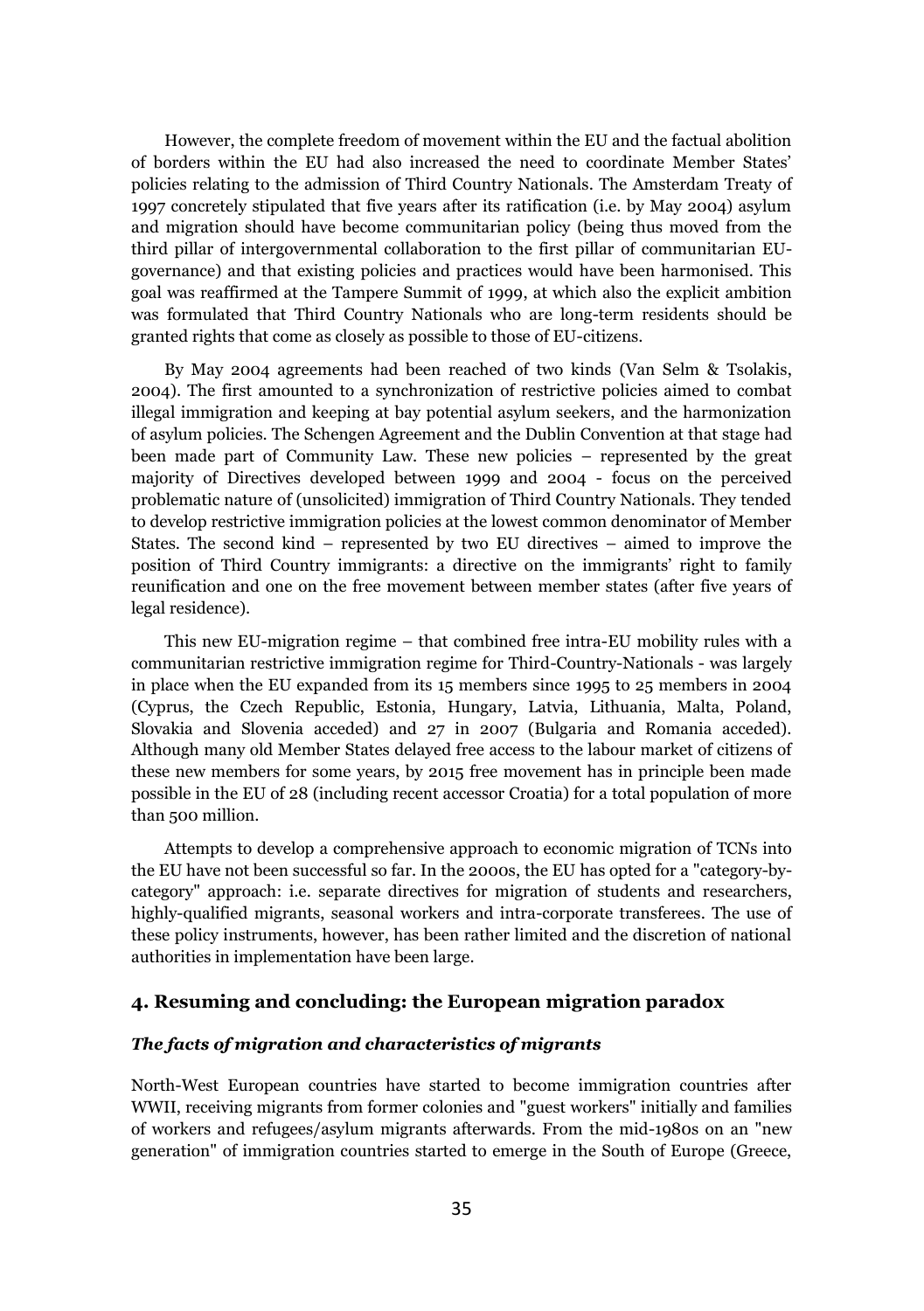Italy, Portugal and Spain) and on the fringes of Europe (Ireland, Norway, Finland). In the Southern European countries a "Mediterranean model" of demand driven immigration developed that attracted migrants from the recently opened CES countries and from former colonies and emigration destination countries. During the last decade immigration started to become of some significance in a few CES states, like the Czech Republic. However, in most of the CES states emigration and transit migration are still more important. The latter two have contributed significantly to intra-EU mobility and growth of foreign born population in European countries.

Both in Europe as a whole and in the EU, the foreign-born population forms around 10 per cent of the total resident population. In several immigration countries of the first and second generation this percentage is more than 20 per cent. Generally, migrants do have a higher (labour market) participation rate. This means migrants as percentage of the work force is higher.

The immigrant population and the immigrant workforce has not only grown, but has also become more divers in the course of time. This diversity can be expressed in the first place as diversity of (country of) origin: while the European migration system of the 1960 and 1970 consisted of the guest worker system embracing the Mediterranean countries plus Turkey, the migration from some former colonies, and East-to-West European refugee-migration, nowadays it brings people from all over the world to Europe, as is clear from the 20 main countries of origin of immigrants in Europe today. Refuge and asylum migration, particularly to North West Europe, has contributed significantly to that diversity, but recently also regular migrants of all sorts (students, medical and care professionals, entrepreneurs, highly skilled workers, domestics, retirement migrants, seasonal migrants, etc.) have come to all parts of Europe. This diversity of origin has gone hand in hand with diversity in profiles of migrants for the labour market and with cultural and religious diversity in general.

Finally, we conclude that there has been a shift in the nature of migration movements: where half a century ago two types of migration – the permanent resettlement of emigrants on the one hand and the temporary, often circular and seasonal worker migration on the other – dominated, nowadays migration takes a much greater variety of forms, such as posted workers, migration of domestics and care workers, and retirement and student migration. Movements are most of the time less permanent on the one hand, but sometimes also less clearly temporary as announced or expected on the other. Movements are clearly less bound to one origin-destination system but multi-directional. Migration has become more fluid or "liquid" (Engbersen et al., 2010), a term that was coined particularly for the intra-EU migration in which the EU-regime of free circulation leaves much more choice for individuals to leave, to return and to choose destinations.

#### *National migration and integration regimes and migration outcomes*

Migration outcomes as outlined above are driven by economic push and pull factors, but there may also be other drivers involved: political, cultural or educational drivers or simply the climate (for sunset migrants). When it comes to migration that involves the crossing of state borders and the temporary or permanent settlement in a state of which the migrant is not a citizen, destination states do have an opinion on the legitimacy, acceptability and desirability of such migration (and its drivers/motives). These are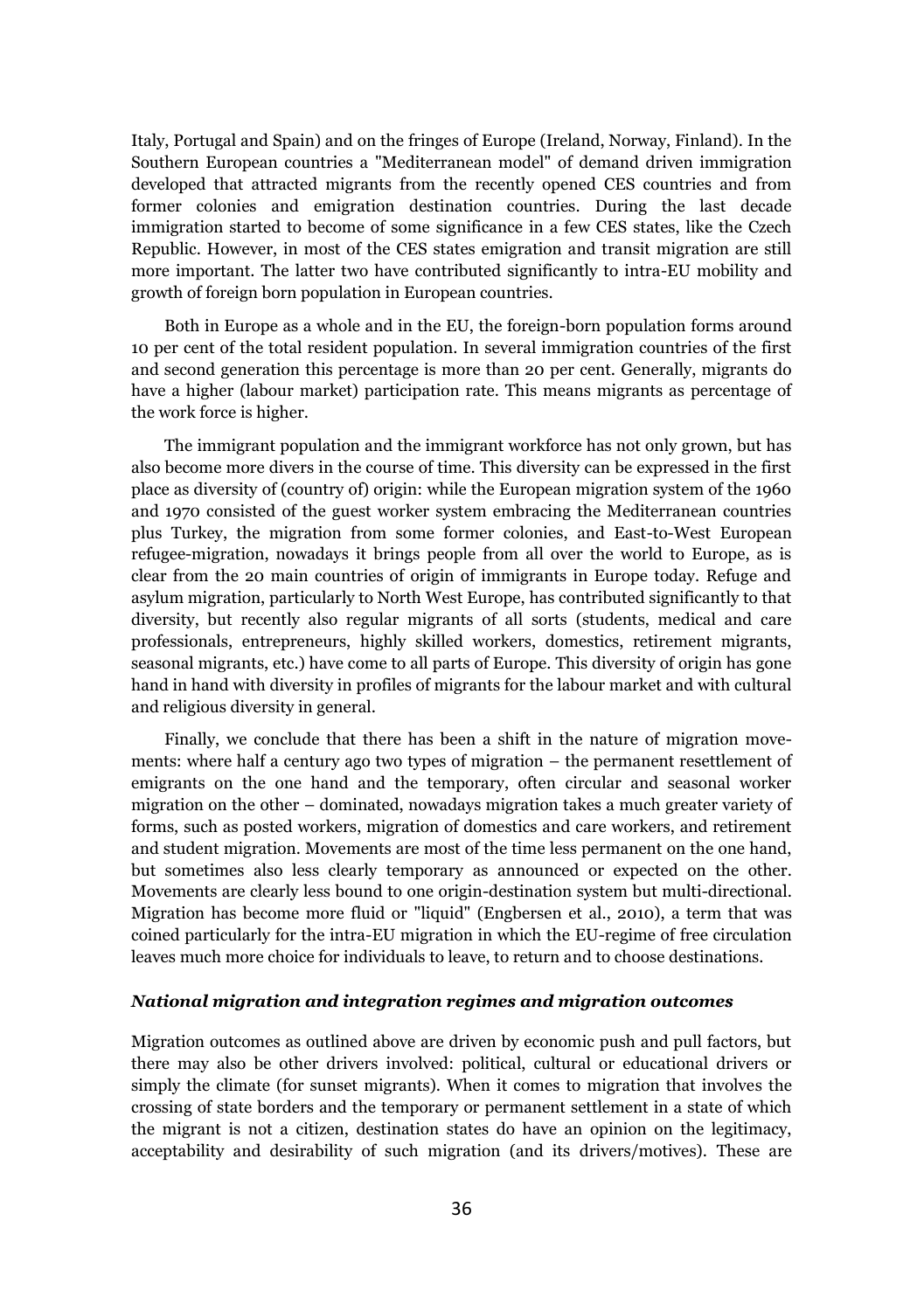reflected in the immigration and integration policies of destination countries. The basic conceptions combined with the institutionalised practices of these policies – that we have called regimes in this contribution - greatly influence the volume and patterns of migration, the place of settlement and the characteristics of migrants. Regulations on conditions of residence and integration do furthermore influence significantly the position of immigrants in their new destination, among others by setting conditions for their stay (residence rights) and access to the labour market.

We have described (the development of) three immigration/integration regimes. The first is that of North-West-European countries that basically do not want to be immigration countries. This regime that has developed from an initially open "guest worker system" (in whose recruitment and work conditions trade unions in a number of countries had an important say in the 1960s and early 1970s) towards a more and more control oriented, restrictive and selective admission policy for TCNs, leading to an increasing presence of excluded undocumented migrants. When not effective in actually preventing immigration, mandatory integration efforts are demanded from immigrants that should make them fit in the new society, not only socio-economically, but also culturally. Labour market driven immigration programmes are limited or absent, except for specific categories of unskilled (often seasonal) workers, specific (health care) professionals and highly skilled in general.

A second immigration/integration regimes is that of the Southern European countries. It is characterized by labour migrants who are attracted and absorbed mainly by the informal economy and bring their families; asylum seekers used to be scarce until recently. In terms of regulation the regime has an ineffective system of formal regulation of worker immigration, combined with a weak control system for admission, which leads to illegality as an endemic feature, and to frequent amnesties as solutions. Immigration is in principle accepted when it contributes to the economy which is expressed in the criteria for acceptance in amnesties. Furthermore, local societies and civil society organisations like trade unions and churches provide a strong support for integration processes at the local level.

A third regime is that of Central and Eastern European countries. The key of this regime – if it deserves that name – is that all of these countries share in principle a rudimentary infrastructure for the regulation of immigration and integration of immigrants through the acquis, but that they also share the fact that immigration is not a political priority. It means that policy making and practical initiatives, particularly in the field of integration, are only taken, if they are required, stimulated, and financed by the European Union. In the practice of EU policies, civil society organisations are often financed to implement practical projects and these NGOs in turn often function as pressure groups that challenge governments to make policies, as is the case in the Czech Republic and Poland.

#### *The free mobility regime of the European Union*

The European Union has become a significant new political and policy unit which has created a new context for international mobility and migration in Europe since the late 1990s. On the one hand, EU Member States, particularly the early members in Western Europe, have transposed their national policies into common restrictive and defensive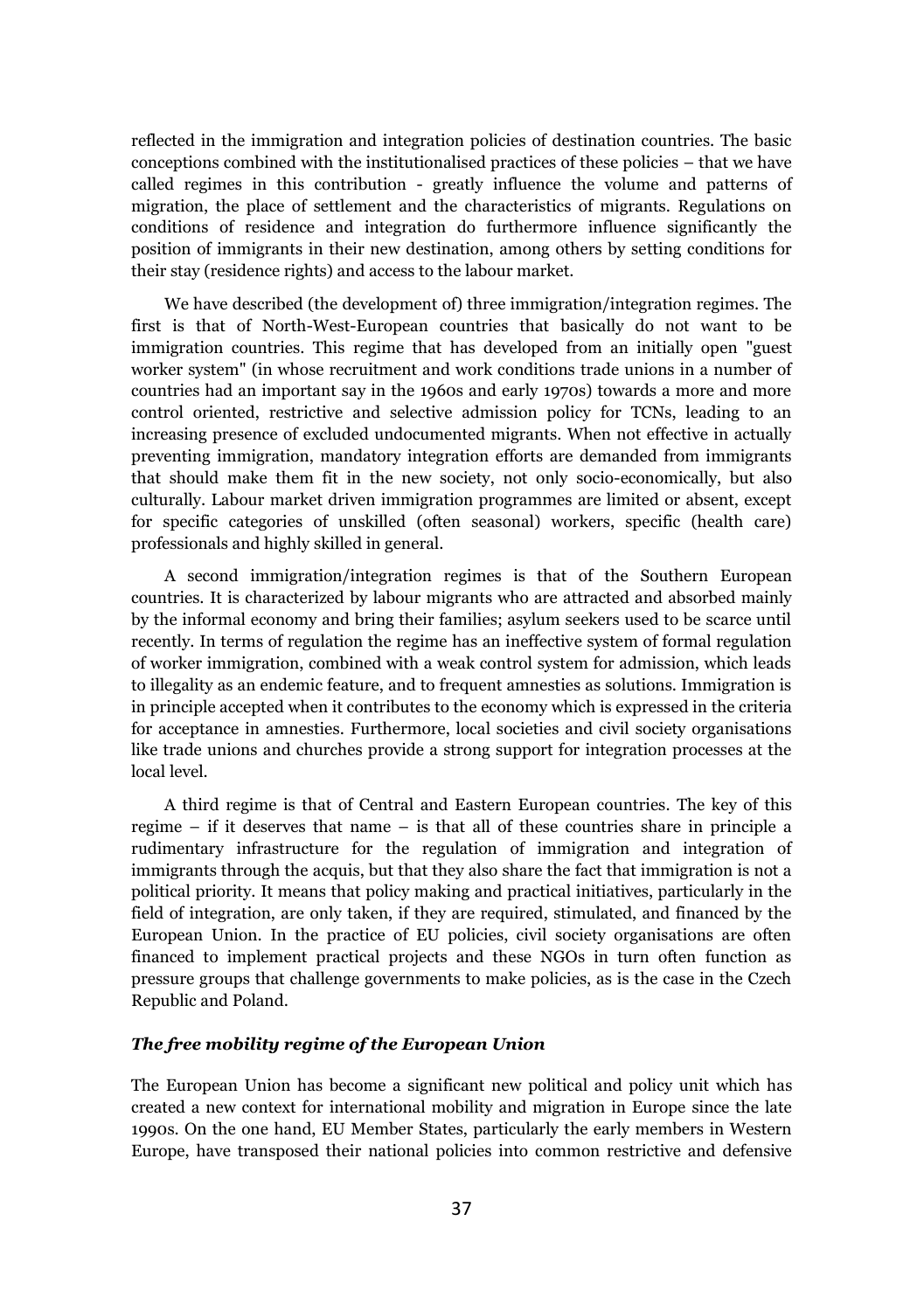admission policies in relation to potential immigrants (economic migrants, family migrants and asylum seekers) from non-EU countries. Furthermore, they have made these policies the "standard" for new members of the Union: the acquis requires the new members to build legislation and institutions in conformity with established EU-policies in this domain. This strand of EU-policies has been characterized by critics as the "Fortress Europe policies". During the last decade, Western European countries have furthermore increasingly "uploaded" their cultural integration requirements for new Third Country immigrants in EU-integration policies, thereby making these policies assimilative in nature and selective for immigration.

On the other hand, the EU created a fundamental right to move and settle within the EU area for EU-citizens (ánd for long-term Third Country residents of its Member States). For specific categories, such as students in higher education, the EU has actively promoted such mobility. The total area of free movement in the EU counts 28 countries now – i.e. before Brexit - with a total population of more than half a billion inhabitants. About 10% of these half billion have been born outside their country of residence. An increasing part of these immigrants are "internal EU-migrants": some 40% in 2014. This increase is due on the one hand to the fact that residents from new accessor states in other EU states change status at accession: from TCN to citizen of a Member State. On the other hand, we see that in the last decade immigration of TCNs in the EU decreases much stronger than immigration of citizens of Member States (Eurostat, 2011). The financial and economic crisis since 2009 has reinforced the dominance of intra-EU migration. Germany is a strong case in this respect (Sachverständigenrat, 2013).

### *The European migration paradox*

National governments in (Western) Europe have shown in recent decades a growing inclination to protect their labour markets and welfare states, by exerting their sovereign right to control admission of non-citizens in general and restrict admission of those who are supposed not to contribute to the country's interests (supply-driven migration). This expressed itself on the one hand in stricter immigration/admission policies, but in recent years increasingly also in requirements and demands on (potential) migrants in the framework of integration policies. On the other hand, demand for migrant workers leads to ambivalent policy reactions: unskilled, low-skilled and seasonal migrants should preferably be admitted temporarily and "circulate", i.e. not settle permanently. High skilled migrants are welcome, but are not offered the simple procedures and attractive conditions that make European states competitive destinations. In short, particularly Western, Northern and Southern countries of Europe have factually become immigrant countries, but are still unwilling to recognize this in their policies. They also refuse to recognize their longer term needs for immigrants as a consequence of demographic decline and aging of their working population. Short term political interests and feelings of threat – nowadays often framed culturally and religiously – stand in the way of longterm, pro-active immigration and integration policies.

The two different aspects of EU migration policies - the external and the internal one - amount thus to the paradoxical trend of full and increased free mobility for those within the EU, and increasing closure for those outside the EU. The financial and economic crisis that has hit many (but not all) EU Member States severely since 2009 reinforces the two trends that underlie the paradox. In the short term (of a few years) we should expect a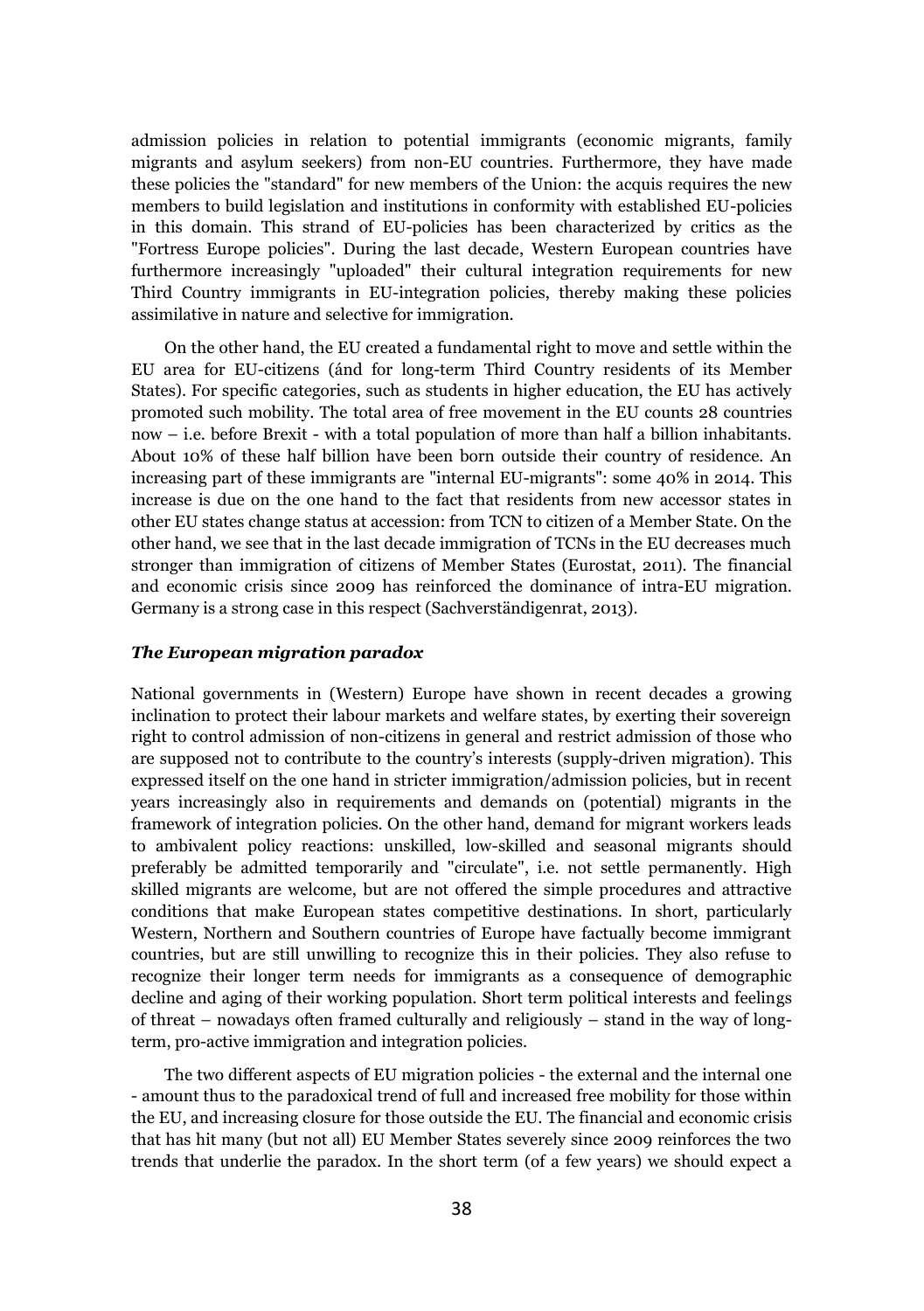decrease of (demand determined) international migration in the EU in general, and within that continuation of the present tendencies towards replacement of TCN-migration by intra-EU migration. In such a context supply driven migration of TCNs will meet with substantive resistance and restrictiveness, as the asylum crisis of 2015 illustrates. We will probably have to wait until the present high unemployment in many Member States of the EU will have decreased before the (temporarily covered) longer term demographic deficits and specific labour demands in the EU will become manifest again and translate into sufficient political pressure for more open and pro-active immigration policies.

## **References**

- Arango, J. (2005). La inmigración en España: Demografía, sociología y economía. In R. del Aguila (Ed.), *Inmigración: Un desafío para España* (pp. 247–273). Madrid: Pablo Iglesias.
- Bade, K.J. (2003). *Migration in European history*. Oxford: John Wiley/Blackwell.
- Black, R., Engbersen, G., Okolski M. & Pantiru, C. (Eds) (2010). *A Continent Moving West? EU Enlargement and Labour Migration from Central and Eastern Europe*. Amsterdam: Amsterdam University Press.
- Bonifazi, C., Okolski, M., Schoorl J. & Simon, P. (eds) (2008). *International Migration in Europe: New Trends and New Methods of Analysis*. Amsterdam: Amsterdam University Press.
- Bruquetas, M., Garcés-Mascareñas, B., Penninx, R. & Scholten, P. (2011). The case of the Netherlands. In: G. Zincone, M. Borkert and R. Penninx (eds), *Migration Policymaking in Europe; The dynamics of Actors and Contexts in Past and Present*. Amsterdam: Amsterdam University Press, 129-164.
- Castles, S. & Kosack, G. (1973). *Immigrant workers and class structure in Western Europe*. London: Oxford University Press 1973.
- Castles, S., Haas, H. & Miller, M.J. (2014). *The Age of Migration: International Population Movements in the Modern World*. Basingstoke/New York: Palgrave Macmillan.
- Cohen, R. (1987). *The new helots; migrants in the international division of labour*. Vermont: Gower.
- Dbrohlav, D. (2012). Patterns of immigration in the Czech Republic, Hungary and Poland. In M. Okolski (Ed.), *European immigrations: Trends, structures and policy implications*. Amsterdam: Amsterdam University Press, 179–209.
- Doomernik, J. & Bruquetas-Callejo, M. (2015). National immigration and integration policies in Europe since 1973'. In: B. Garcés-Mascareñas & R. Penninx (Eds) (2015). *Integration processes and policies in Europe*. Contexts, Levels, Actors. Dordrecht: Springer Open, 57-76.
- Doomernik, J. & Jandl, M. (eds) (2008). Modes of Migration Regulation and Control in Europe. *IMISCOE Reports*. Amsterdam: Amsterdam University Press.
- Engbersen, G., Okolski, M., Black, R. & Pantiru, C. (2010). Introduction: Working out a way from East to West: EU enlargement and labour migration from Central and Eastern Europe. In Black, R., Engbersen, G., Okolski M. & Pantiru, C. (Eds), *A Continent Moving West? EU Enlargement and Labour Migration from Central and Eastern Europe*. Amsterdam: Amsterdam University Press, 115-140.
- Engbersen, G., Snel E. & Boom, J. (2010). A van full of Poles': Liquid migration from Central and Eastern Europe. In: Black, R., Engbersen, G., Okolski M. & Pantiru, C. (Eds), *A Continent Moving West? EU Enlargement and Labour Migration from Central and Eastern Europe*. Amsterdam: Amsterdam University Press, 115-140.
- Eurostat (2011). *Migrants in Europe. A statistical portrait of the first and second generation.*  Luxembourg: Publications Office of the EU.
- Eurostat (2012). *Population and social conditions*. Statistics in focus 31/2012. Luxemburg: Eurostat. Eurostat (2014). *Immigration in the EU*. Brussels: European Commission.
- Galgóczi, B, Leschke, J. & Watt, A. (2009). *EU labour migration since enlargement: Trends, impacts and policies.* Aldershot: Ashgate.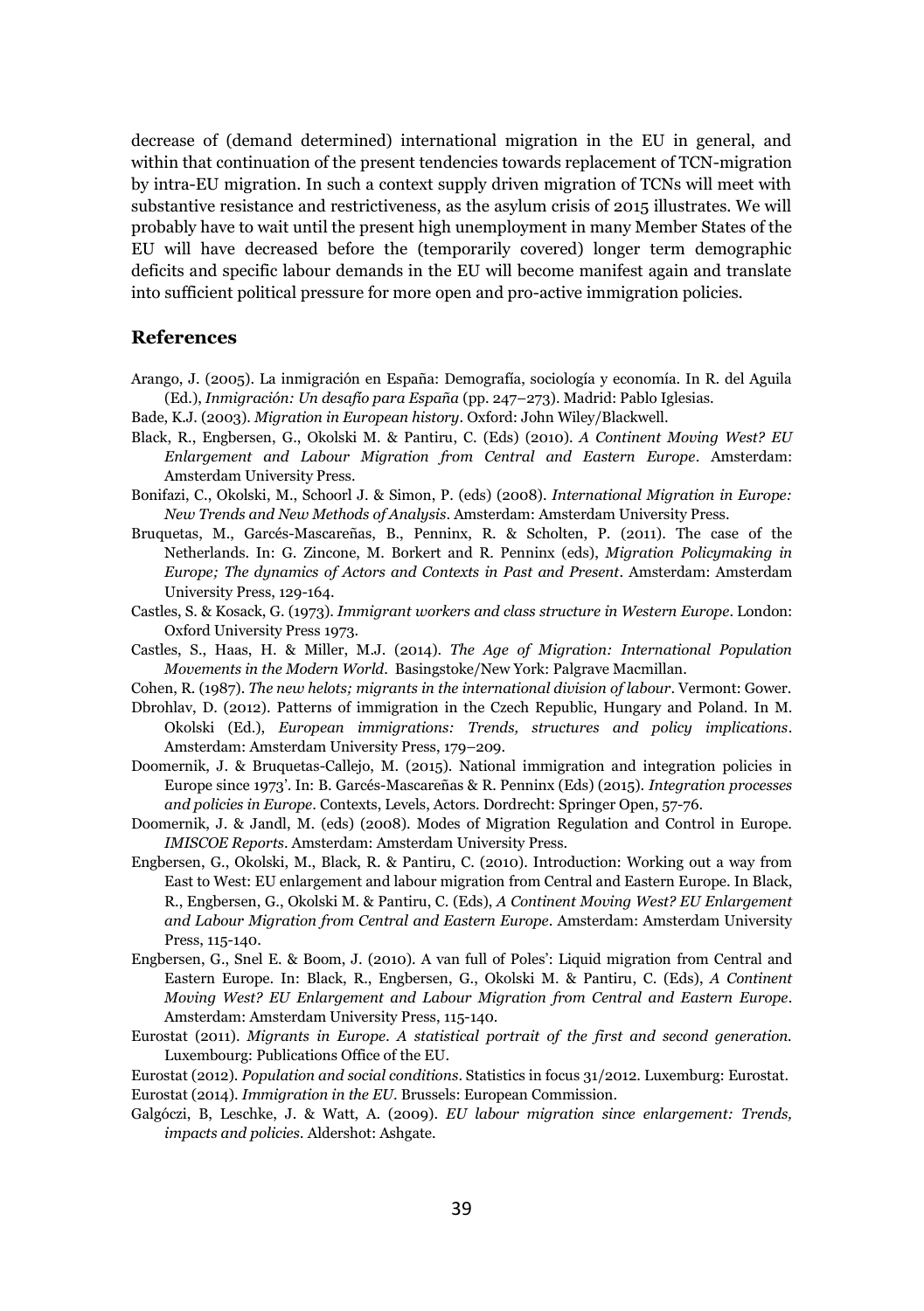- Garcés-Mascareñas, B. & Penninx, R. (Eds) (2015). *Integration processes and policies in Europe. Contexts, Levels, Actors*. Dordrecht: Springer Open.
- Glorius, B., Grabowska-Lusinska, I. & Kuvik, A. (Eds) (2013). *Mobility in Transition; Migration pattern after EU Enlargement*. Amsterdam: Amsterdam University Press.
- Guild, E., Groenendijk, K. & Carrera, S. (eds) (2009). *Illiberal Liberal States: Immigration, Citizenship and Integration in the EU*. Farnham: Ashgate.
- Kicinger, A. & Koryś, I. (2011). The case of Poland. In: Zincone, G., Penninx, R. & Borkert, M. (Eds.), *Migratory policy-making in Europe*. Amsterdam: Amsterdam University Press, 347–376.
- King, R., Fielding, A. & Black, R. (1997). The international migration turnout in Southern Europe. In King, R. & Black, R. (eds.), *Southern Europe and the New Immigrations*. Brighton: Sussex Academic Press, 1-25.
- OECD (2013). *International Migration Outlook 2013*. Paris: OECD Publishing.
- Okolski, M. (Ed.) (2012). *European Immigrations: Trends, Structures and Policy Implications.* Amsterdam: Amsterdam University Press.
- Pawlak, M. (2015). Research-Policy Dialogues in Poland. In: Scholten, P., Entzinger, H., Penninx, R. & Verbeek, S. (Eds) (2015), *Integrating Immigrants in Europe: Research-Policy Dialogues*, 253-274. Dordrecht: Springer Open.
- Peixoto, J., Arango, J., Bonifazi, C., Finotelli, C., Sabino, C., Strozza, S. & Triandafyllidou, A. (2012). Immigrants, Markets and Policies in Southern Europe; the making of an immigration model?'. In: Glorius, B., Grabowska-Lusinska, I. & Kuvik, A. (Eds) (2013), *Mobility in Transition; Migration pattern after EU Enlargement*. Amsterdam: Amsterdam University Press, 107-148.
- Penninx, R. (2005). Integration of migrants: economic, social, cultural and political dimensions. In: Macura, M., MacDonald, A.L. & Haug, W. (Eds), *The new demographic regime. Population challenges and policy responses*. New York/Geneva: United Nations, 137-152.
- Penninx, R. (2014). Regional Economic Integration and Migration: Lessons from the Case of Europe. In Battistella, G. (Ed.), *Global and Asian Perspectives on International Migration*. Cham: Springer International Publishing, 183-196.
- Penninx, R. & Muus, P. (1989). No limits for migration after 1992? The lessons of the past and a reconnaissance of the future, *International Migration*, 27(3), 373-388.
- SVR (Sachverständigenrat deutscher Stiftungen für Integration und Migration) (2011). *Migrationsland 2011. Jahresgutachten 2011 mit Migrationsbarometer*. Berlin: SVR.
- SVR (Sachverständigenrat deutscher Stiftungen für Integration und Migration (2013). *Erfolgsfall Europa? Folgen und Herausforderungen der EU-Freizügigkeit für Deutschland. Jahresgutachten 2013 mit Migrationsbarometer*. Berlin: SVR.
- Scientific Council for Government Policy (1979). *Ethnic minorities*. The Hague: State Publishers.
- Tanner, A. (2004). Finland's prosperity brings new migrants. Retrieved from www.migration information.org/ Profiles/display.cfm?ID=27
- Van Mol, C. & Valk, H. (2015). Migration and Immigrants in Europe: A historical and demographic perspective. In: Garcés-Mascareñas, B. & Penninx R. (Eds) (2015). Integration processes and policies in Europe. Contexts, Levels, Actors. Dordrecht: Springer Open, 31-55.
- Van Selm, J. & Tsolakis, E. (2004). The Enlargement of an `Area of Freedom, Security and Justice': Managing Migration in a European Union of 25 Members. *Policy Brief, May 2004*. Washington: Migration Policy Institute.
- Zincone, G., Borkert, M. & Penninx, R. (Eds) (2011). *Migration Policymaking in Europe; The dynamics of Actors and Contexts in Past and Present*. Amsterdam: Amsterdam University Press.